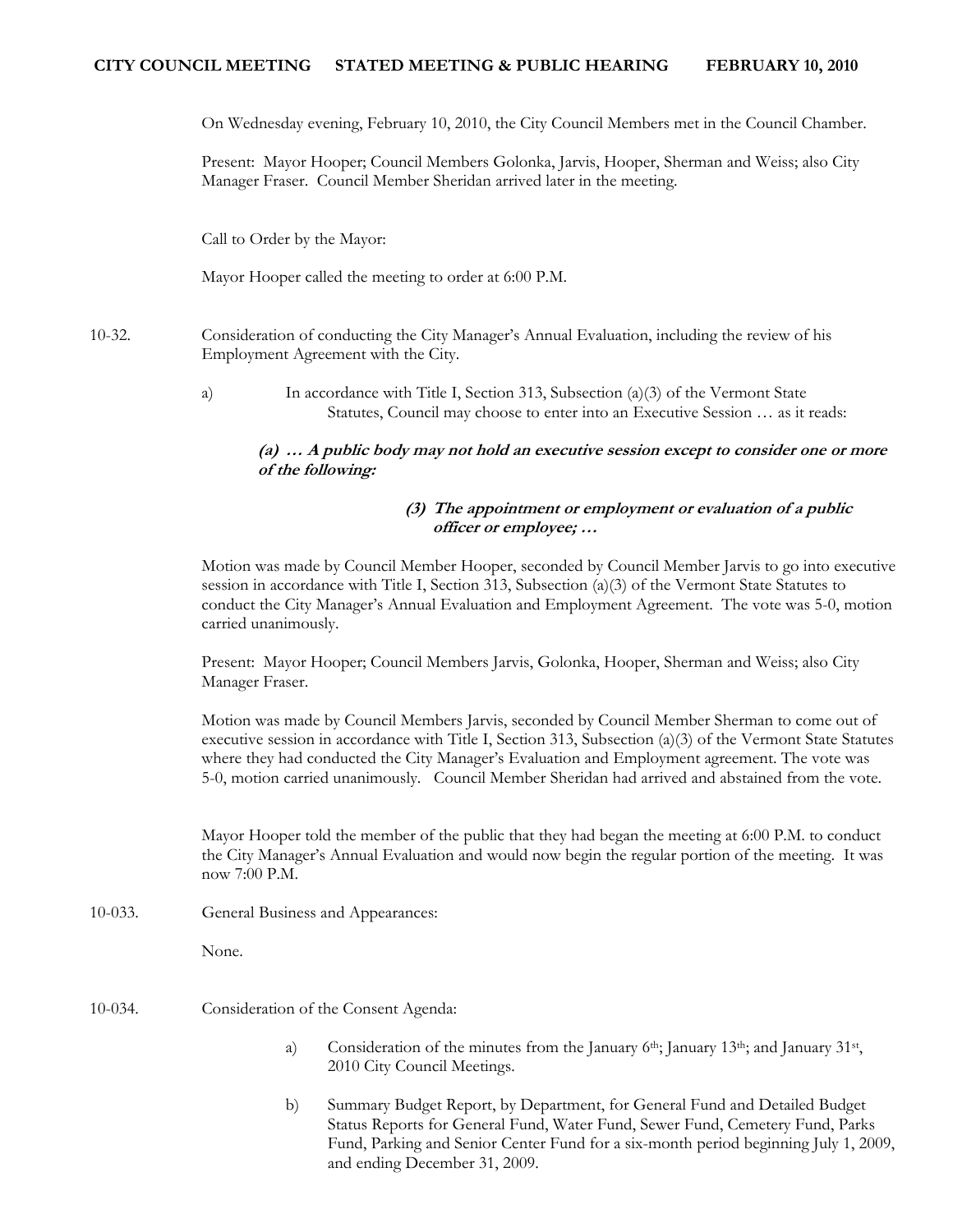- c) Consideration of adopting and executing the documents for the for \$1,174,700.05 City of Montpelier Sewer System Improvement General Obligation Bond. This Vermont Clean Water State Revolving Fund loan shall be discounted by \$587,350.03, repayable without interest and together with an administrative fee of 2%. The voters approved this borrowing at the March 3, 2009 and July 14, 2009 meetings to receive 50% funding from the American Recovery and Reinvestment Act (stimulus money) for the CSO elimination projects, solar panels installation and vacuum truck replacement.
- d) Consideration of approving a VT Agency of Transportation (VTrans) grant reimbursement form (TA-65) to signify that work supported by a VTrans "Town Highway Structures Program" grant awarded to the Public Works Department has been completed in accordance with the terms of the grant agreement. The grantassisted project completed in 2009 was the resurfacing of the Granite Street Bridge deck. The Public Works Department, on advice of VTrans staff, submitted a followup request to amend the original reimbursement amount. This amendment was approved by the Secretary of Transportation on January 20<sup>th</sup>, and the City is now entitled to an additional \$16,469.10 in assistance for the completed project. Although the City Council approved and signed the TA-65 at the meeting of January 6, 2010, to obtain the original authorized grant reimbursement, an amended TA-65 must also be signed to indicate final approval. With the amendment, the revised total grant award is \$25,380.00 which equals the maximum eligibility of 90% of the project cost. City Council Members are asked to acknowledge their approval by signing the enclosed form.
- e) Consideration of approving the Annual Highway Mileage Certificate for State Fiscal Year 2011 in accordance with 19 V.S.A. § 305(b). The certificate is a sworn statement of the description and measurement of all classifications of town highways as shown on the official Town Highway Map of Montpelier. The certificate must be filed annually by the town clerk by no later than February 10<sup>th</sup> of each year and submitted to the Vermont Agency of Transportation, Policy & Planning Division by no later than February 20<sup>th</sup>, to formally document the mileage of public highways owned and maintained by the City of Montpelier which forms the basis for determining the amount of state aid participation a town receives for maintenance. No changes to the measurements are necessary or proposed at this time. In regards to ACT 178 of 2006 and known as the "Ancient Roads Legislation", the Department of Public Works has provided a memorandum describing efforts expended to locate and document any unmapped roads and trails which is included in the City Council's packets.
- f) Consideration of becoming the Liquor Control Commission for the purpose of acting on the following:
	- 1) Ratification of the issuance of Catering Permits to Vermont Hospitality Management, d/b/a New England Culinary Institute, for a Reception on February 2nd, from 8:00 to 11:20 P.M. at the T.W. Wood Art Gallery; a Reception on February 5<sup>th</sup>, from 8:30 P.M. to 1:30 A.M. at Alumni Hall, Vermont College of Fine Arts; and a Reception on February 6th, from 6:30 to 10:00 P.M. at the T.W. Wood Art Gallery, Vermont College of Fine Arts.
	- 2) Ratification of the issuance of a Catering Permit to John McCann for a "Wine Tasting Event for the State Legislators" on February 18th, from 4:00 to 6:00 P.M. at the State House Cafeteria.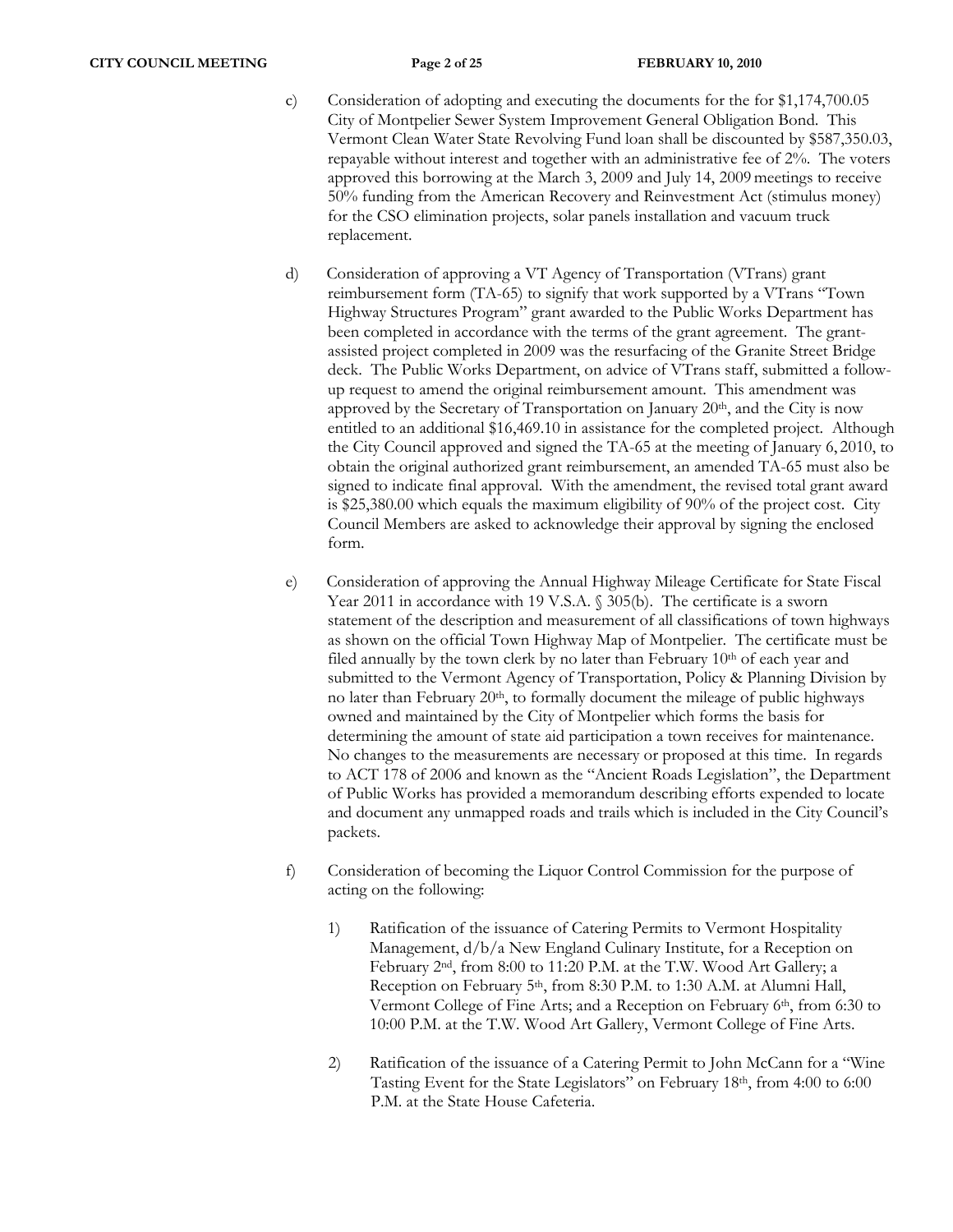3) Ratification of the issuance of Catering Permits to Vermont Hospitality Management, d/b/a New England Culinary Institute, for: a Reception/Dinner on Sunday, February 7th, from 4:00 to 8:30 P.M. at the National Life Hopkins House; a Reception on Monday, February 8th, from 4:00 to 8:30 P.M. at Noble Hall on the Vermont College of Fine Arts Campus; and a Reception/Dinner on Wednesday, February 10th, from 4:00 to 8:00 P.M. at the National Life Hopkins House.

As part of the same poll vote, City Councilors were also asked to consider an Application for a Catering Permit from Yebba, Inc., d/b/a The Abbey Pub and Restaurant, for a Cocktail Reception on Thursday, February 11th, from 4:00 to 8:00 P.M. in the Cedar Creek Room of the State House.

- 4) Applications for Catering Permits from Yebba, Inc., d/b/a The Abbey Pub and Restaurant, for Cocktail Receptions from 4:00 to 8:00 P.M. on Tuesday, February 16th, and Wednesday, February 17th, in the Cedar Creek Room of the State House.
- 5) Application for Catering Permit from Hyzer Industries, Inc. d/b/a the Three Penny Taproom, to cater a customer appreciation celebration at Onion River Sports, 20 Langdon Street, on February 12, 2010 from 6:00 P.M. to 9:00 P.M.
- 6) Application for Catering Permit from Yebba, Inc., d/b/a the Abbey Pub & Restaurant, to cater a cocktail reception at the Cedar Creek Room at the State House, 115 State Street, on February 18, 2010, from 4:00 P.M. to 8:00 P.M.
- g) Approval of Payroll and Bills

General Fund Warrant dated January 27, 2010 in the amount of \$254,930.68 and \$3,770.00 and Community Development Agency Funds in the amount of \$452.77.

Motion was made by Council Member Sheridan, seconded by Council Member Jarvis to approve the consent agenda. The vote was 6-0, motion carried unanimously.

Council Member Jarvis said she appreciated Tom McArdle's memo on the ancient roads issue. He did a really good job summarizing it.

Mayor Hooper told the members of the audience that was one of the backup documents to the Council's certification of their road mileage.

- 10-035. Appointments to the Montpelier Tree Board.
	- a) The 3-year terms of Wendy Blakeman and John Van Deren should be John Snell expire this month; staff advertised and as of the deadline, received application letters from:

 John Van Deren should be John Snell Wendy Blakeman (seeking reappointment) (seeking reappointment) 17 First Avenue 81 East State Street

 Sarah D. Mitchell 184 Elm Street – Apt. #4

b) On February 26, 1997, City Council approved an amendment to the City's Code of Ordinances, amending the number of members for this board from five to nine; therefore, if Council chooses, Sarah could be appointed as well.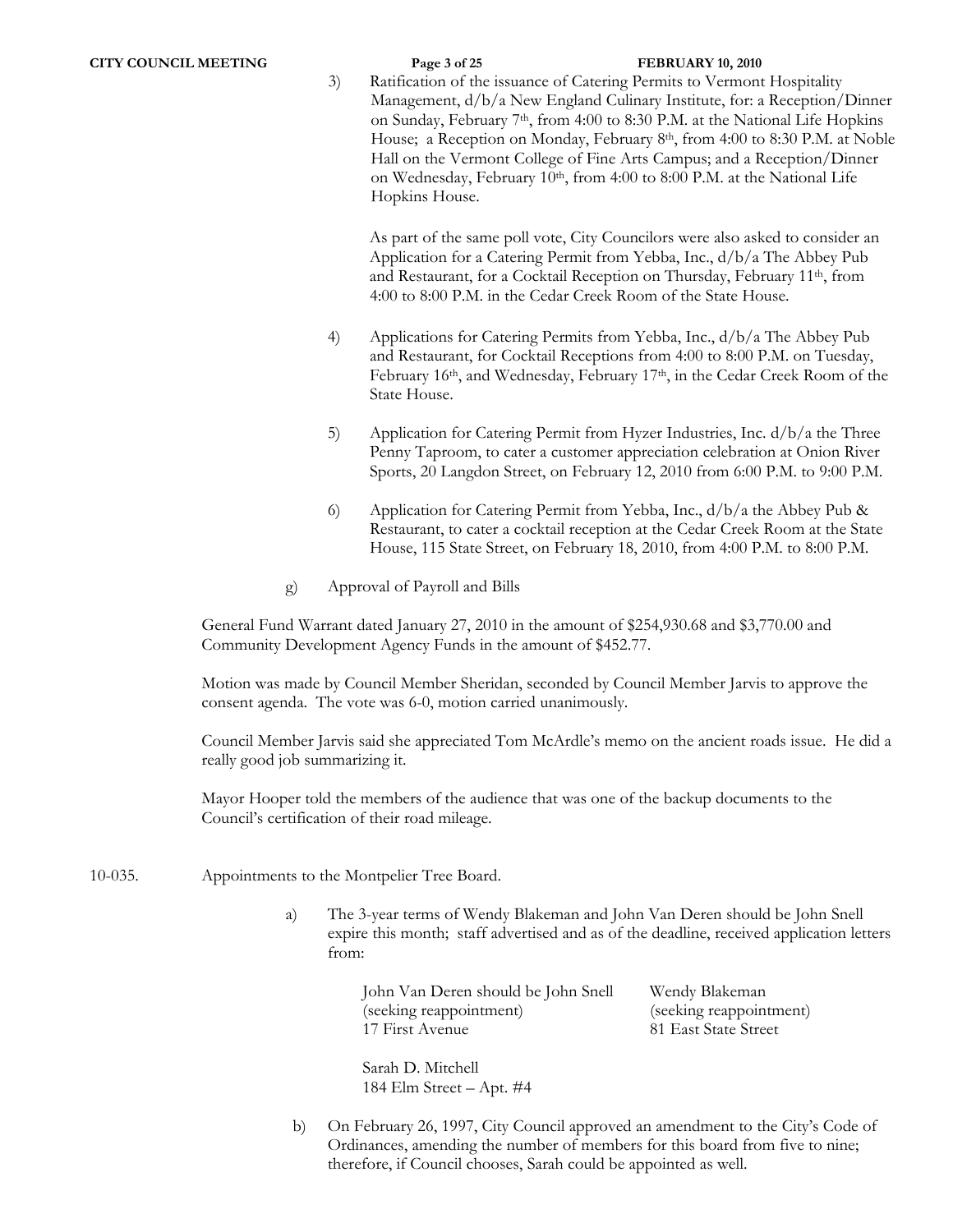Recommendation: Opportunity to meet the applicants; appointments to fill the 3-year terms.

Motion was made by Council Member Sheridan, seconded by Council Member Weiss to appoint John Snell, Wendy Blakeman and Sarah Mitchell to the Montpelier Tree Board. The vote was 6-0, motion carried unanimously.

- 10-036. Appointment to the Wrightsville Beach Recreation District Board of Directors.
	- a) Staff advertised to fill an expired term on this board; said term will expire in February, 2013. As of the deadline, application letter(s) had been received from the following:

### Jessica Chaves 7 Kent Street

Recommendation: Opportunity to meet the candidate; appointment to fill the 3-year term.

Motion was made and seconded by Council Members Sheridan and Weiss to appoint Jessica Chaves to the Wrightsville Beach Recreation District Board of Directors for a term that would expire February, 2013. The vote was 6-0, motion carried unanimously

10-037. Receive Report of the Montpelier Financial Review Committee.

- a) This item was tabled at the Council's January 13<sup>th</sup> meeting.
- b) On November 11, 2009, the City Council asked State Auditor of Accounts Thomas Salmon to head up a committee to review the City's finances and issues related to Scott Construction, Inc.; the Committee has met weekly since November 16, 2009.
- c) The Committee retained the services of Accountant Ray Cota to perform a financial analysis.
- d) The Committee has prepared a report of their work, findings and recommendations and will be presenting that report to the Council.

Recommendation: Receive report; provide direction to staff as necessary.

State Auditor of Accounts Thomas Salmon said he had some brief opening remarks. He thanked the City Council, Mayor Hooper and City Manager Fraser for appointing the Financial Review Committee. It has been a satisfying experience to facilitate the process of the Montpelier Citizens Review Committee. He thanked the committee membership who worked so hard with him, Nick Marro, Andrew Brewer, Sheila Coniff, Jack Lindley and Nancy Martel. He also recognized the Council appointments who worked very hard, Sarah Jarvis and Tom Golonka, as well as certain citizens like Gary Schy, Fran Miller, Mark Pitton and Joe Juhasz, his Deputy from the Auditor's Office.

He said about a \$462,336.13 overpayment occurred December 22, 2004. Citizens were concerned about this issue and asked if the State Auditor could be involved. It is a credit to the City Council, the Mayor and City Manager, and he was invited to the November 11th meeting and the committee charged on the 18th to carry out a review of relevant transactions, controls and policies related to the over payment and to hire a CPA firm fostering a report by January 11, 2010.

How did this get accomplished? The spirit of cooperation, code of conduct, hundreds of documents the committee reviewed to revisit the situation, and in that spirit they had 9 continuous Monday nights, a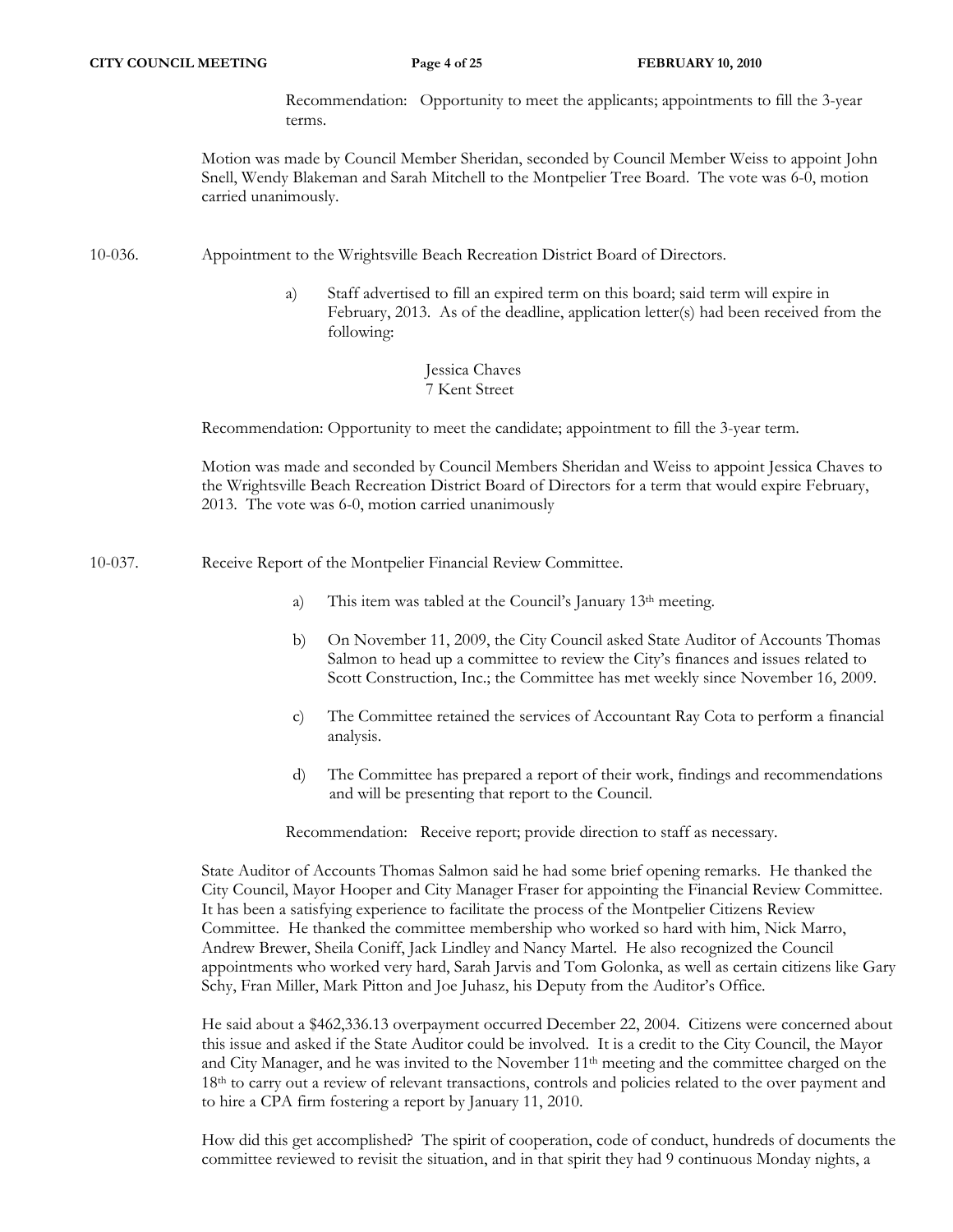forum on December 21st with the Mayor, Attorney Stitzel and the City Manager. There was another round table with the City Manager on January 11<sup>th</sup> and the completed report was given to the city on January  $15<sup>th</sup>$ . In fact, two reports resulted and posted on the city's web site January  $15<sup>th</sup>$ . In summary, the two reports first included one by Cota CPA capturing the overpayment and the breakdown here in Montpelier internally with recommendations. He performed what they call in the accounting world as an agreed upon procedures engagement and received the management's discussion memo which was the story of management. He determined why there was a breakdown internally, weaknesses in the controlled environment, especially related to large contracts or large projects and oversight. He noted that the city had made policy changes since the error was discovered and worked very diligently to capture what the situation was and what has changed since the overpayment occurred. The night they met with citizens going through 14 to 18 items and what the success looked like for this committee and for the city. He provided in the report various references to vendor purchase forms, project reconciliation forms and other strategies. He also recommended other things in the report related to a potential internal audit committee. The second piece which this committee worked very hard getting was probing documents and getting information to Nick Marro who put the raw material together and gave to Sheila to do the editing.

Mr. Marro said everybody contributed to the report. He did the initial draft from material he reviewed from everybody.

State Auditor of Accounts. Salmon said the committee gave its sustained attention and produced their report which really stressed the issues in that report which were more non-financial in nature – the role of the city attorney, steps leading to the receivable and promissory notes and executive session use. The citizens put forth a section on lessons learned as well as recommendations about full disclosure, contractor quality, and an internal audit committee of up to four people. The reports have been posted and were delivered 25 days ago. When the recommendation was to not just reports but give them to the City Council and have the committee speak to what they found and recommended.

Jack Lindley said they have received the Citizens Review Committee report along with the work from Cota CPA. They should all receive the crafting of this document and give special thanks to Nick Marro and Sheila Coniff for their drafting talents. We should recognize the special work of Tom Salmon and his staff. He said he supports the document. However, using 20/20 hindsight after reviewing hundreds of pages of hard copied communications it only leads to one conclusion. The city was taken by a less than honest businessman and elected officials in Montpelier made very bad decisions based on very strange legal advice.

Only two questions remain for the people of Montpelier to ask. How much did the legal advice cost the city relative to this caper? Since it has been 60 days since the Mayor announced that the city's insurance policy would make the city whole, is there a legal written document that the League of Cities and Towns in Montpelier will be paying the claim? Very basic rules should have been followed in this case. The State's Attorney should have been contacted immediately about the problem and the citizens should have been notified right after the State's Attorney. To think that someone can and would pay back ill gotten gains of this magnitude should never have been accepted. The accounting and budget control issues were not the highest priority facing management and the City Council at the time of the fiasco. The citizens of Montpelier need to accept this report in its entirety and engage Mr. Cota to gain some hope this will never happen again in our city.

Sheila Coniff said she is a little concerned. She thought they did a not bad job of putting together a consensus from the committee, and Jack's statement wasn't quite the consensus of the committee so she wants to make that clear. The consensus of the committee was there was no question that this vendor was not an honest man. However, she thinks the city made choices that at the time they thought were the right ones. They based their choices on advice they were given. Looking backwards they probably would have changed some of those choices, but at the time she doesn't think anybody was making any choices that weren't what was in the best interest of or what they hoped would be the best interests of the city. She wants to make it very clear that she feels, and think the report states, that nobody involved in this situation had any intention of doing anything that was not in the best interest of the city. You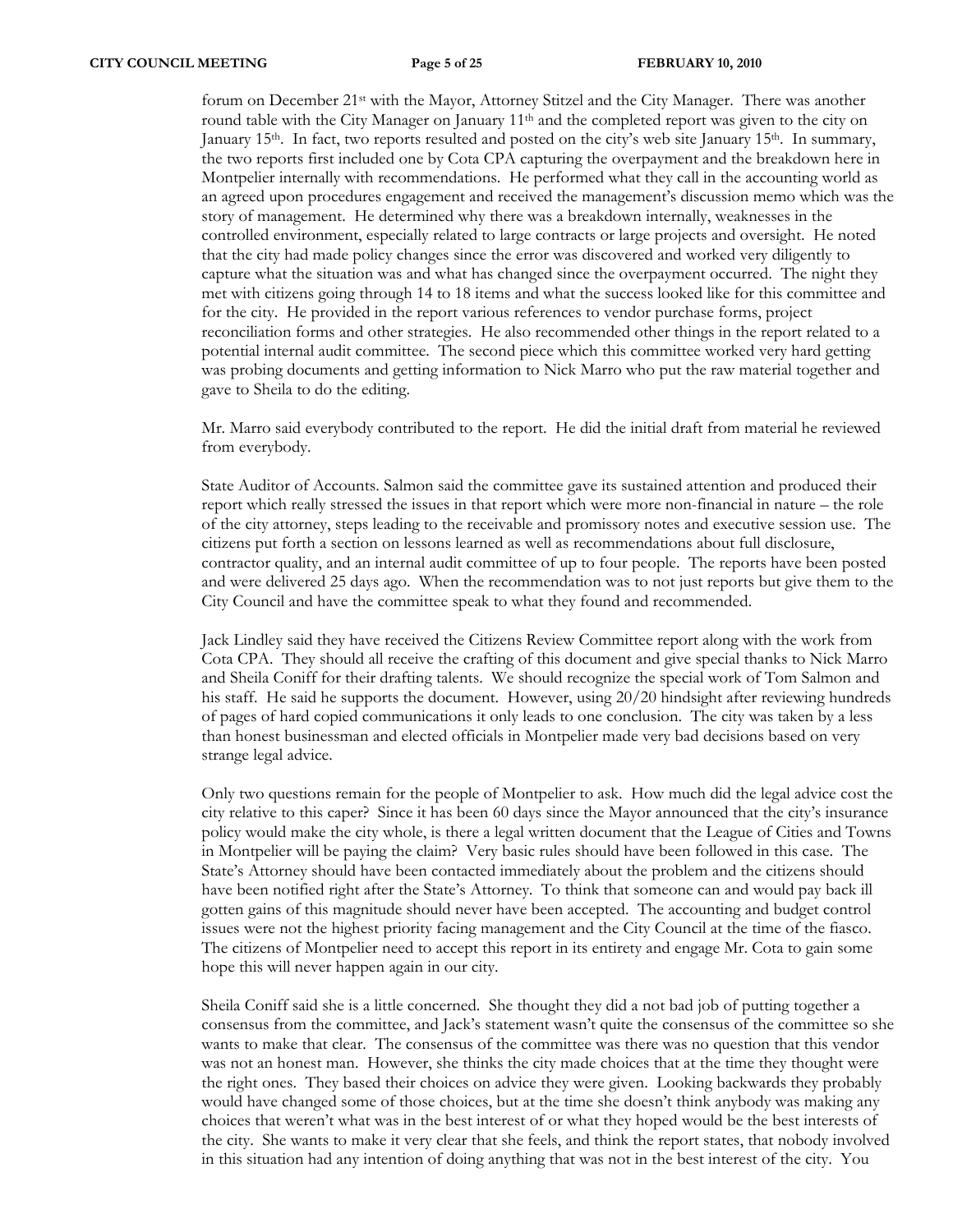can't always tell where your actions are going to lead you. She does think that some of their legal advice maybe was not what they would have liked to have gotten, but it is what they got and they worked the best they could. She does hope they will look at some of the suggestions in the Cota report. There are some good things in there they could put to work for them.

Andy Brewer said he wanted to echo some of Jack's and Tom's comments. He thinks Nick is being generous when he hinted that everybody on the committee contributed equally. He also agrees with Jack's opening remarks where they all stand by this report. They never said they were looking for a consensus on this and he doesn't think that was necessary. People who sat in on the meetings were very well aware that there were differing opinions coming out of this and they all thought that was fine and necessary. He tends to lean more towards Sheila's view on this that with the benefit of 20/20 hindsight there is no question there are a lot of things that people probably would have done differently. He came away questioning no one's integrity on this. He does feel that their primary goal was absolutely to get this money back. Was it drawn out too long? He, too, hopes the Council takes serious consideration of a lot of the recommendations they put into play here.

Nick Marro said over the nine weeks there were some spirited discussions. There was mostly consensus, but there were some areas that the committee had some disagreements. He read from the report:

*Other than Scott Construction there are no villains here. The Committee believes that well intentioned people made mistakes and difficult choices, but they did so believing their actions were in the best interest of the taxpayers.* 

That was what the Committee decided as a consensus. He would urge the City Council, Mayor and City Manager to accept the report, take a close look at the recommendations that the Committee and Cota made particularly in the Cota report there are some very good recommendations that would be beneficial to the city.

Mayor Hooper said she wanted to add her thanks and speak for the City Council for the work the Committee has done in a tremendously busy time of the year. The members gave us an enormous amount of time and she is grateful to the citizens of this community for how willing they are to step up. She said it was very extraordinary what Auditor Salmon gave the city and the opportunity to help shepherd this through. They also appreciate their commitment to get the report to the Council on a date certain and their willingness to let the Council have the time to read it and digest it. Yes, the Council does accept the report. She doesn't believe that it would be necessarily appropriate for this Council to say they are doing x, y and z because they need the opportunity for a new Council to consider the recommendations and to act on them.

Council Member Weiss said he would like to comment in terms of parliamentary procedure. He would agree that the Council tonight should not vote to accept the report. However, he feels strongly that if we are going to use this as a basis for further discussion that the Council formally vote tonight to receive the report. Council Members Weiss and Hooper moved that the Council formally receive the Montpelier Financial Review Committee's report.

Ms. Coniff said it would seem to her that especially the Cota report and the breadth of suggestions certainly are not something that they are going to do all of them.

Mayor Hooper noted as an additional example for deferring taking the firm action is because she had asked the City Council if they wanted to consider the way we receive legal advice and they said they wanted to wait until after Town Meeting. That is a very important decision that in effect influences how they behave for years to come.

Mr. Lindley said he was a little stunned that the report isn't going to be in the City Annual Report and they are only going to reference it via the internet. It is 10 pages long. The members of the committee were led to believe that in fact it would be included in the City Report. The Citizens Review Committee report should at least have made the city report. He is very disappointed with that.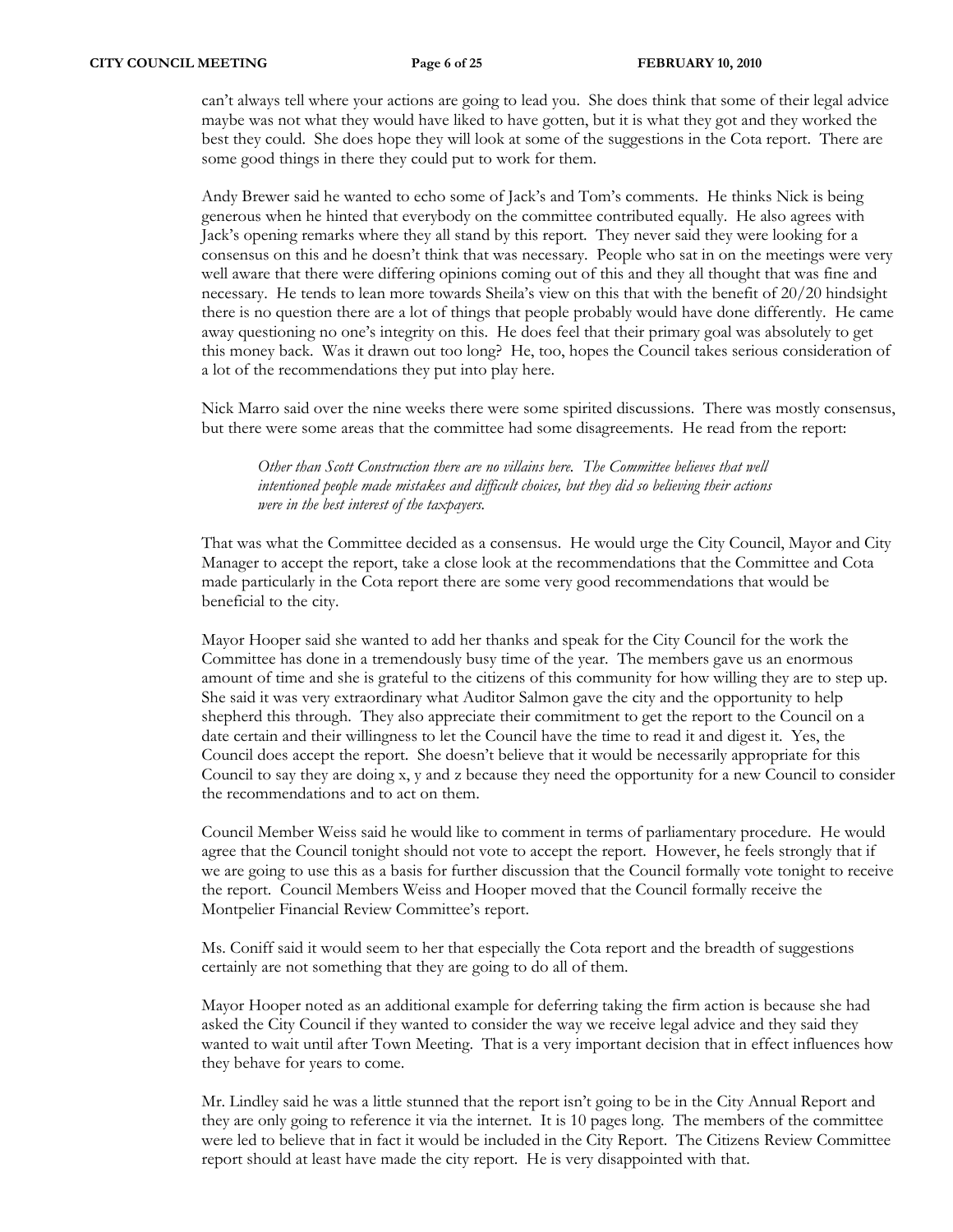Mr. Brewer said he agrees with Jack.

Mr. Lindley said the citizens deserve to see what five other citizens did for work reviewing 400 documents. He encourages the city to get that out to people ASAP.

Mayor Hooper said she thinks inserting the Citizens Committee report into the Annual Report, which is delivered to every house in the city, is something they will do.

State Auditor Tom Salmon said in terms of follow up he thinks it would be valuable to report out in six months or even in next year's Town Report a reference to the progress made in terms of the recommendations.

Mayor Hooper said they will do that on the city's web site and follow the progress.

Gary Schy from 22 Hubbard Street said he read the Cota report, which is a report from a professional CPA firm the city paid \$6,500. If the city doesn't follow it to the letter then why did we hire them? They are not giving suggestions. They are telling you what to do to create fiscal responsibility within the city. He doesn't think they gave them suggestions. They didn't throw things out just to hear themselves talk. He thinks they made suggestions based on sound financial and accounting principles. There are still holes and they are telling the city how to fill them. It's a difficult job; this is a very difficult thing to do. This is going to take time to implement, and it needs to be done. This is what they are saying needs to be done, or else don't hire people to give you that opinion. For anyone on the City Council to second guess the professionals who wrote a report of this magnitude he would suggest when the time comes to make a commitment to follow through with their suggestions.

In the Cota report they said that classifying the overpayment as accounts receivable represented the best way of achieving full disclosure. He is wondering if classifying accounts receivable in its entirety was the best way of achieving full disclosure, or would it have been better to present it on the books in a more user friendly way that would have allowed the reader to better understand the true and accurate picture of the city's finances. Anybody looking at an accounts receivable would not have known what had happened. He doesn't think this is something that would be considered full disclosure. He has talked to Tom Salmon about it, and other CPAs, and their immediate reaction was that this should have been on the liability side.

Mr. Salmon replied that wasn't true.

Mr. Schy said to take the books from 2005 or 2006, or whenever it was put on as an accounts receivable, and ask a CPA firm to take a look at it and give us a report of what is going on with the city. They never would have come up with saying it looked like they had made an overpayment. Did the taxpayers in the budget that was voted on approve a loan of \$462,000 to Scott Construction? A loan is an arms length agreement between two people. You agree on terms and then they agree to the terms of repayment. This was an accident, or a mistake that was then classified as a loan. If it had been designated as a loan he would have thought the city was loaning money. No one loaned anybody money. What you did was negotiated terms of repayment of an overpayment. If he had read the books he would never have known that. An over running principle of general accepted accounting principles is full disclosure so that any CPA or any accountant, or anybody for that matter, can pick up the books and understand fully what is going on.

The Cota report says they discussed this issue with the City Council, City Manager and the Mayor and said because it was their belief that the collection of the \$462,000 was not in question that the city was justified in listing it as an accounts receivable because of its solid confidence in receiving the money in full. However, the explanation by the city government to the people in October as to why they kept the facts about this from the public was because Scott Construction was on the verge of bankruptcy and public disclosure of this could push them into bankruptcy. One understanding was that Scott was so close to bankruptcy that the mere disclosure of this would have pushed him over the edge. On the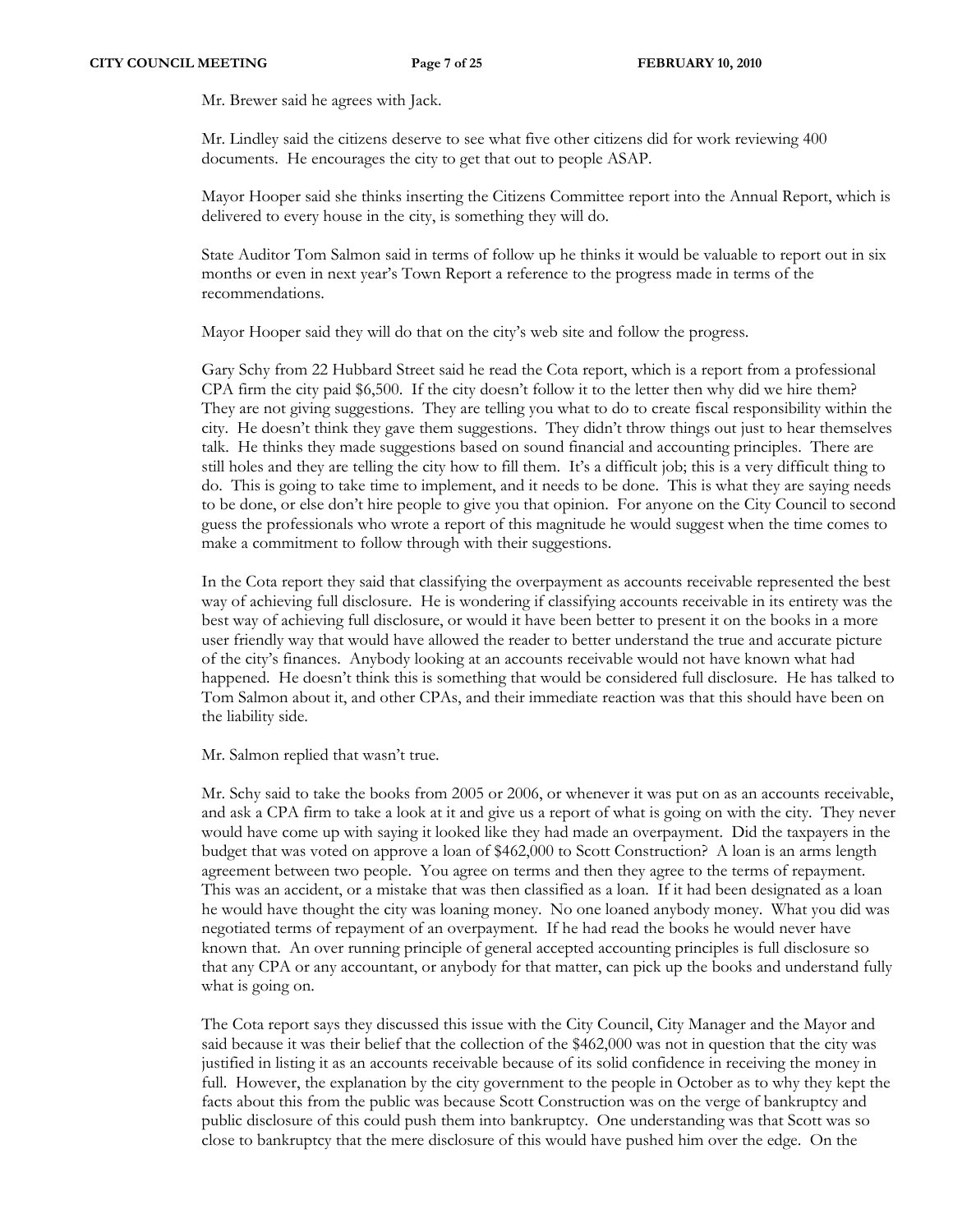other hand, the reporting of it in accounts receivable in its entirety meant you had the full belief that you would collect every penny. He doesn't see how they can have both.

Mr. Salmon told Gary the committee appreciated his input along the way. In the meetings he did not attend those very statements and questions by this committee were both raised and shared. If you look on pages 39 and 40 of Ray Cota's report this committee made it a high priority that he, the CPA hired to do this job, addressed the receivable issue.

Mr. Schy asked if there was ever any reason to believe that the amount would never be collected. The Cota report never mentions the explanation given repeatedly to the public why this wasn't disclosed and the City Council felt it was in the best interest of the city not to disclose this to the public because if the public found out that Scott Construction owed an additional \$462,000 that there could be a run of creditors. That sounds like a company on the verge of bankruptcy and not one that is solid enough to trust that we are going to be paid back.

Ms. Coniff said Mr. Schy opened his statement by saying that this was a solid report by a reputable accounting firm that the Council should accept immediately in its entirety. Then he says he has a problem with one of the corner stones. That is two separate statements.

Mr. Schy said there are recommendations here regarding internal controls. Those are specific recommendations by a CPA firm about our internal controls. This is guesswork about who thought what. This is about reason to believe. This is about beliefs and opinions. That is different than the specific accounting recommendations. The specific accounting recommendations should be taken in their entirety. However, the conclusions and beliefs that are stated here are just that. They are open to discussion, and he thinks they raise some questions.

Auditor of Accounts Salmon said this issue was beat to death by the CPA firm. That work has been done. He is free to call Ray Cota.

Mr. Marro said when they first met back in mid November this very issue was something that we all discussed the first night. Mr. Schy and Mr. Lindley raised it and they talked about it in great detail. As their work continued over the nine weeks they not only charged Cota to look at this but specifically asked the City Manager, the Mayor and the Council Members about this on the 21st, and revisited it on several occasions. He read something from the Cota report on page 39.

> *Even when Mr. Scott failed to make payments on the promissory note and later ended up filing bankruptcy there were still avenues that the city had available to collect the remaining amount due plus accrued interest. Therefore, at no point in the process – from the time the overpayment was initially discovered until the city's most recent insurance application – was there ever any reason to conclude that the amount would never be collected.*

That is the reason and the rationale that Cota uses for saying it falls within acceptable accounting procedures.

Mr. Schy said there is a disconnect. He read the report and respects that Cota has made a decision that it was okay to put it into accounts receivable, and he accepts that. He wouldn't have done that and doesn't agree with that. He doesn't feel it offers the reader the best chance of understanding exactly what happened. He has sat here and listened to all of the Council tell the public that they would have loved to have told them but if they had done so Scott probably would have gone under. There was never any reason to conclude how that money was going to be collected. He agrees with the committee that the City Council acted with good intentions. Cota did not attend the City Council meetings and did not hear those arguments and weigh in on them in the report, so this report is not based on those meeting. He thinks the Committee's work was amazing. The report is professional. The recommended internal control recommendations should be followed and he does agree that the members of the City Council acted in a way they felt was best for the community. All of them are volunteers and give a tremendous amount of their time and he is not trying to discredit the City Council in any way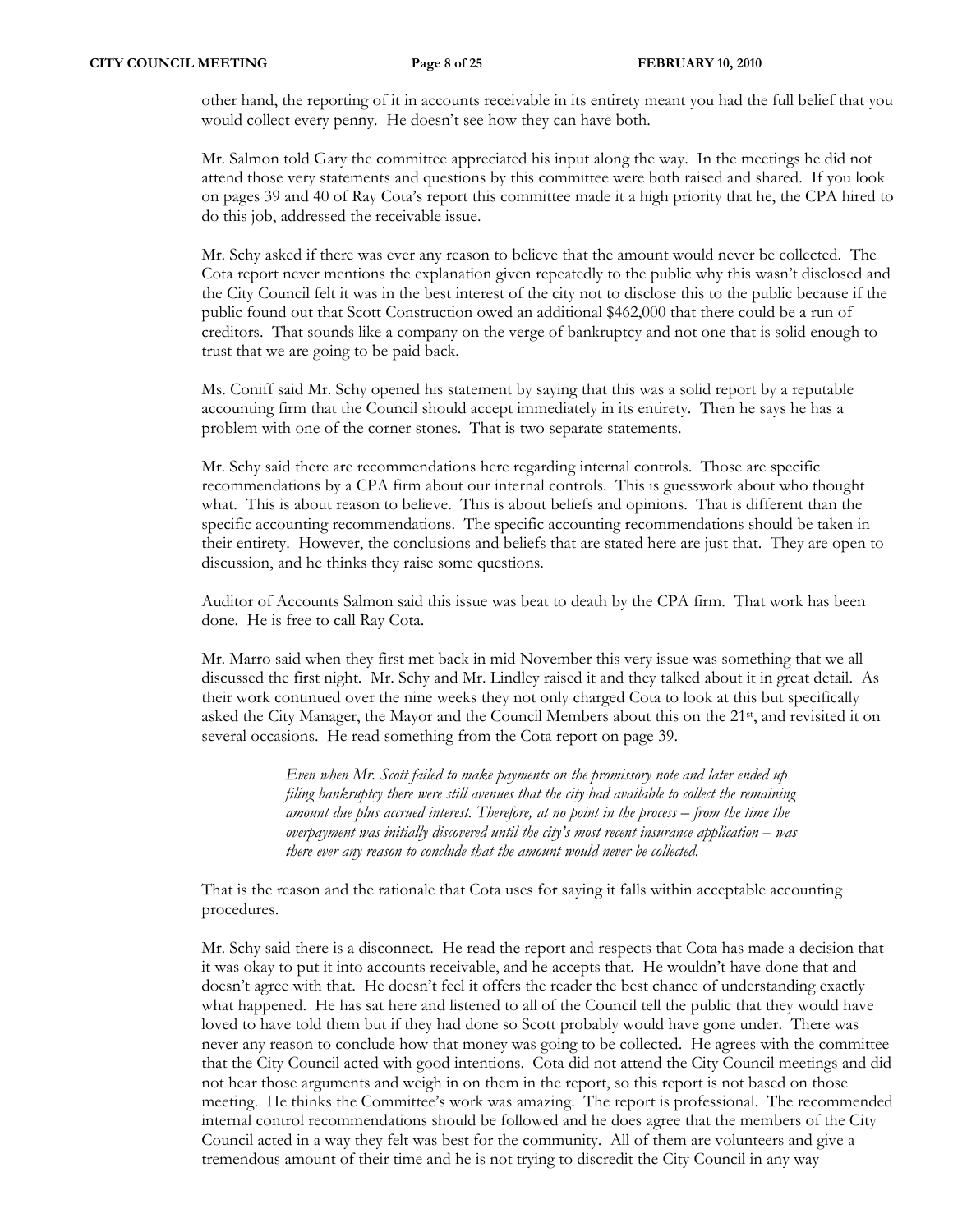Council Member Golonka said he wanted to thank the committee members and Tom Salmon for their hard work. One thing he is intrigued by is the establishment of an audit committee. It was a recommendation both in the Cota report as well as the Committee's report. This could potentially give them a way to start the process in terms of implementation, and he is prepared to support that section at this stage and perhaps make a charge for the audit committee to review this and come back to the Council with some further recommendations. He asked Auditor of Accounts Salmon his opinion on the audit committee and how it should be set up.

Auditor of Accounts Salmon said they have been working on trainings across the state on the audit as a management tool and having an audit committee or a group of financially skilled people to give sustained attention to the findings of the audit, or in this case a finding of a special project or a review or agreed upon procedure. Committees of this type can be structured in a very flexible way. They don't have to just be finance committees that look at budgets or audit committees that just look at audits. He thinks a small group putting attention to the internal control environment. Such a committee's charge might include selection through a competitive process or contract an auditor for a contract period because it is sort of the liaison to the auditor. What happens often times in local government because of schedules and volunteerism that sometimes the auditor ends up working very close with management and there is no oversight over the audit process. The key of a small group with a specific charge would be to address the needs of a particular entity, and he applauds them for that.

Mr. Lindley said there is a bill in the Legislature right now that Senator Brock, the former Auditor of Accounts, is pushing forward. They reviewed documents that would indicate that there were memos and conversations between management and the audit firm. In the process that now exists in Montpelier it is very easy for management to influence the auditor and get whatever audit they want to give out. There needs to be something inserted between management and the auditor, and that is missing in the Montpelier system right now. They are dead on in looking at that as an ongoing function that needs to be looked at.

Auditor of Accounts Salmon said one of the lines in the report is periodically this committee review the internal control policies and procedures to insure continued best practices. They are really to follow up twelve months a year looking at the control environment and insuring that there are no findings that are either significant deficiencies or material weaknesses, which is what the Senate bill is all about. It is making sure that those findings get posted on the web site of the town so the citizens know that there are deficiencies. That is a great communication tool.

Ms. Coniff said an audit committee isn't spending its time doing the business of the city; management isn't spending its time doing the business of the City Council; it's focused on purely the fiscal aspects both retrospectively and prospectively and trying to anticipate reducing any future findings. Internal controls are ongoing and constantly need to be tweaked. When she was thinking about having citizens she was thinking about professionals that had the time or were willing to give time along with members of the City Council to form a small group to sit down periodically and look at how things are going and what the status is.

Mr. Lindley said on page 5 there is some conversation about the activities of city officials and the auditors and inserting an audit committee in there would lend a lot more credibility and strength to the normal citizen on the street.

Mr. Marro said the city has an elected position for an auditor and nobody is running for it, or has. This is an opportunity to examine the city charter, get rid of whatever we have that doesn't work and perhaps find an avenue to put something in place that might serve the city better.

City Manager Fraser thanked everyone for participating. He wanted to assure people that in fact the Council as a body wants to weigh in on some of these things. The actual recommendations they have already started doing anyway and many more are already in the works. From a staff perspective they have already seriously begun doing many of the things. They really don't have any influence over the outside audit. It is an independent audit and they don't see their findings or management letter until it is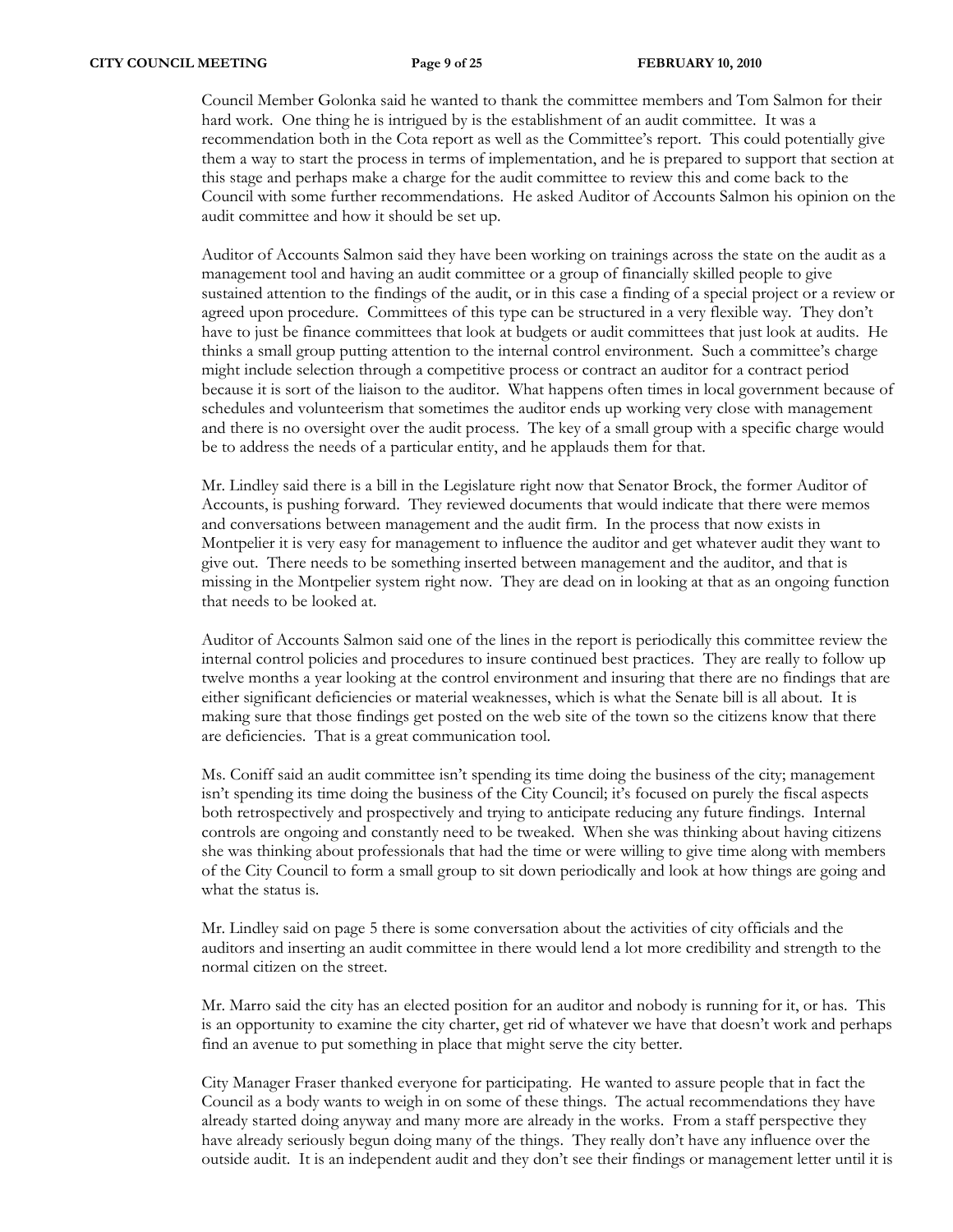presented to the city. Certainly, they ask questions but they don't have a say in how it comes out. There is no doubt in his mind that looking back at when this situation came up they might call and say they have something unusual and ask for recommendations on how to best handle it.

State Auditor of Accounts Salmon said across the state of Vermont there is this lack of sustained attention for twelve months related to the audit and then therefore by default the auditor doesn't know who to deal with because there is no living body except management. That wasn't implied in his remarks at all.

Mayor Hooper thanked Auditor of Accounts Tom Salmon and the Montpelier Financial Review Committee for their work.

Motion was made by Council Member Golonka, seconded by Council Member Jarvis to receive the report by the Montpelier Financial Review Committee. The vote was 6-0, motion carried unanimously.

Council Member Golonka moved that the Council establish an audit committee of five members with the initial charge of reviewing the report and come back with recommendations for implementation. There would be an ongoing charge of the creation of sustainability of this committee for the future. Council Member Jarvis seconded the motion.

Council Member Weiss said he wasn't opposed to the motion but opposed to the timing.

Council Member Golonka said if they have to advertise for a position that when they set their committees in early March they will have time to advertise for people.

Council Member Weiss said he would like to see the charge to that committee first.

Council Member Golonka said the charge he is stating in the motion is to review these recommendations.

Council Member Weiss said he thinks they need to take a good hard look at that and he would like to see what that charge would be.

Council Member Golonka said he is making the motion that the initial charge is to review the documents and come back to the Council with recommendations for a long term audit committee. That is his charge. His motion is that the Council establish an audit committee of five members, they advertise for such a committee with a portion to be Council Members to be determined, with the initial charge of reviewing these two documents and coming back to the Council with a recommendation for long term implementation.

Mayor Hooper said she had imagined that very soon the City Council was going to sit down and walk their way through the reports and hear back from the staff on actions that have been taken and have a discussion of how to implement the recommendations that were made. One is to either appoint members of a committee or consider appointing an outside committee. She feels they would be leaping over some of the thoughtfulness the Council needs to be taking in order to understand. She felt that Council Member Golonka's motion was a little premature.

Mayor Hooper called for a vote on the motion. The vote was 2-4, with Council Member Sheridan, Weiss, Sherman and Hooper voting against the motion. The motion failed.

0-038. Full report to the Council by the City's Health Officer concerning operations at the Vermont Compost Company.

> a) The report will address concerns of the operation that have had a public health impact on the neighboring properties.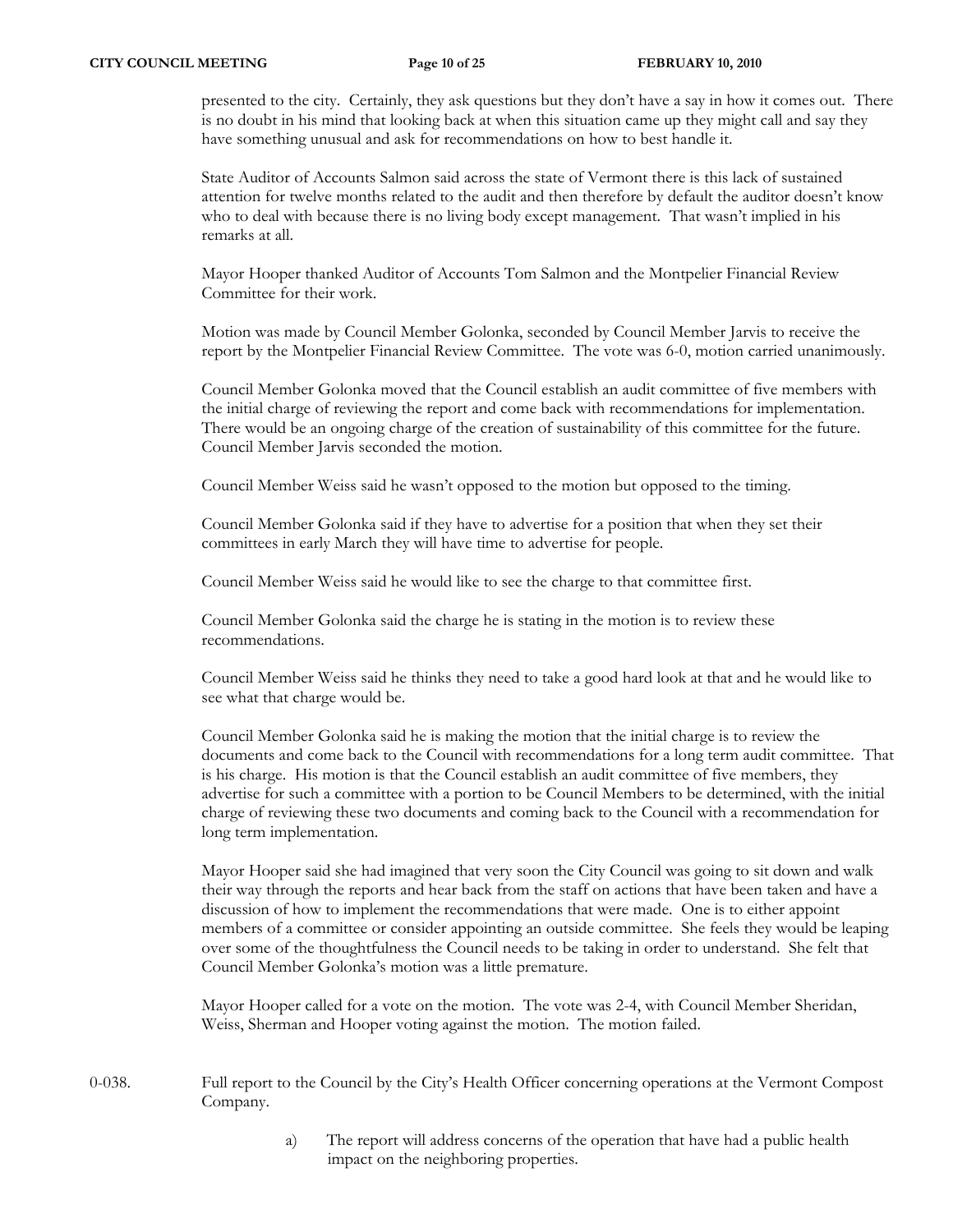- b) It is expected that interested parties will be in attendance and request to address the City Council.
- c) The City's Health Officer has signed an **Agreement Concerning the Winter Receipt of Food Residuals at the Vermont Compost Company's Montpelier Property.** Council Members have received a copy to review, and it is posted as an attachment to this agenda on the City's website as well.

Recommendation: The City Council may wish to give guidance to staff for future actions.

Council Member Jarvis recused herself from the discussion to avoid the appearance of a conflict of interest as the law firm she works for represents Vermont Compost Company.

Mayor Hooper said she would like to receive a report from the City's Health Officer and provide Councilors an opportunity to ask questions. She also wants an opportunity for members of the community to ask questions.

City Health Officer Gesualdo Schneider said he is glad to give this report because he is cautiously optimistic that maybe they have settled at least the worst of the issue. He has had to be fairly quiet and reserved in his own process here and be careful of what he did because this was a very complicated situation. He thinks the LaRosa's were subjected to something they could call disgusting and wrong. He wanted to help them, but one of the primary reasons he had to be cautious is that "disgusting" is not necessarily a health violation; wrong is not necessarily a health violation.

If you asked him for a general conclusion that the primary issue is a property rights issue. The health risks ranges from not significant to low. Evaluating a health risk, especially one like this, was an interesting process. First of all, you always start looking for the rules and regulations. The primary guide they have as health officers is a Town Health Officer Manual which provides a lot of information but he also finds out there isn't a lot of information on some things. To look for a definition of garbage related to the Health Officer rules he had to look in the residential rental rules which does give a definition of garbage which includes primarily food wastes and also gives the responsibilities of both owners and renters in terms of their need to keep the area clean of garbage. However, technically that didn't apply directly to this situation. There was no rental involved. Even if the LaRosas had been renting to a third party he could be citing the LaRosas for failure to keep their property cleaned up if they were trying to focus on the rules.

The other general area in the Health Officer Manual that deals with it talks about solid waste. Basically, solid waste and hazardous waste are Department of Environmental Conservation and the Health Officer's role is usually limited. If the Health Officer feels there is a specific problem with garbage he may get involved with an investigation but the primary concern appears to be the rodent or insect infestations. When they looked back on the residential rules the primary concern about garbage is going to be the rodent or insect infestation of a residential property.

They have to get very good information on something like this any time they do an investigation. This is an investigation that has potential legal impacts on people and you need the best information you can get. At the last meeting and in the newspapers he talked about watching his wife collect 2.5 to 5 gallon buckets a day. It is a picturesque description and probably describes what he was feeling about it, but it is not really an accurate description. Had they held a hearing they would have had Barbara presenting a lot of information to them. She would have testified and been the primary source of factual information concerning this issue, that she was the one most directly related to it. They would have found out that the first complaint was January 8, 2008 and at that time they did make a plan to document the extent of the issue. Barbara would have testified that she decided not to follow the plan and did not want to be a bother to the city. He highly suspects at that time she was not aware of the impact this was going to have on her personally. In April of 2008 the problem increased suddenly. Glenn Moore did go up at that time. He had contact with Karl Hammer and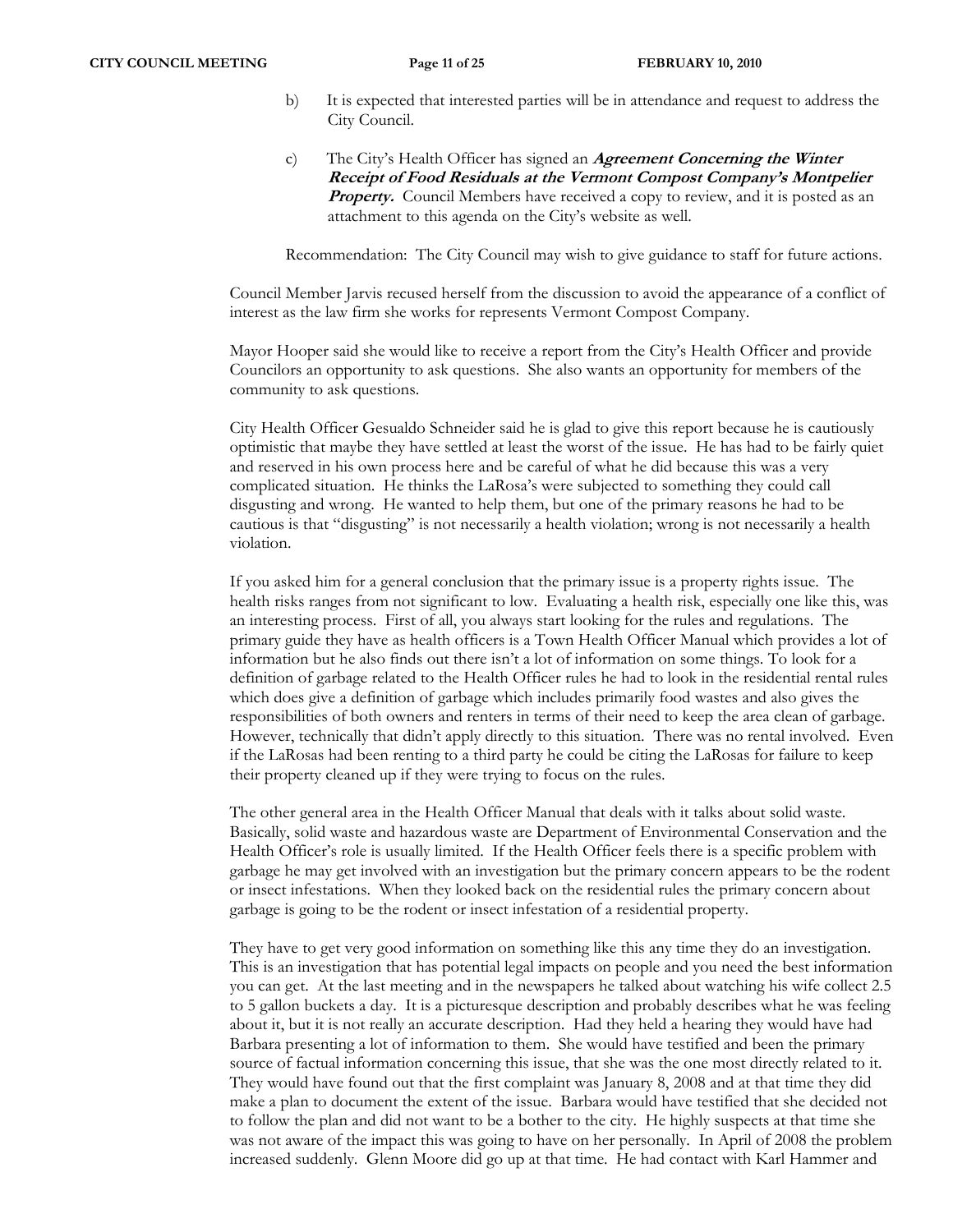Karl killed about 100 crows and the problem was significantly lessened at that point. However, the solution of killing the crows was not acceptable either to Karl, the LaRosas or to the community.

In the spring and summer of 2008 there were several meetings and a mediation. Karl made some changes in his procedures in an attempt to move the dumping areas further away from the LaRosa's home. The mediation was tried and failed so the parties were not talking to each other at that point. Then, on December 17, 2008 Barbara notified him the crows were back. They started an active collection process and the amounts he would describe were up to a one gallon plastic bag every day or every two or three days.

By January 9, 2009 based on what he had seen he determined that a public health hazard existed. That is when he notified Karl that he was asking for voluntary compliance from him. In the winter and spring of 2009 he did a significant change in the procedures, and apparently there was a significant improvement. Unfortunately, the one thing he has to hold against Karl was he started in the summer of 2009 to bring back fresh foods without telling him. He just happened by and in talking with him discovered that.

On October 15, 2009 he received notice from Barbara that the crows were back. On December 21, 2009 he had the first notice of food waste from Barbara. Through January 9th she did an excellent job in terms of collecting and documenting, and the amounts that were documented from the area around the house they could describe as a dinner plate load per day on a regular basis that was being deposited, and most of that was fresh material.

On January 11, 2009 Karl changed the process and the situation improved significantly after that. The results of the collection are that it appears to be seasonal, relatively small amounts regularly deposited and a high percentage of that being fresh material. The next step is there needs to be a very careful evaluation of the information to get a clear definition of the problem. A very good example of the importance of the defining comes from the last meeting where Deb Glottman made a very good description of compost piles under every tree. It was a very picturesque way of describing it but it is basically not the situation they faced. He thinks everybody is aware that there is a difference between a compost pile which is piled up 2 or 3 feet high and at least several feet in diameter in which a process is heat and aerobic versus isolated pieces of material on the ground, which is the situation they were dealing with. It was a very picturesque description but they have to be very careful in the definitions they use.

The problem he saw was small amounts of spread out garbage being deposited on the property. He went through the process of trying to evaluate the problem as a health risk. He looked at the importation of exotic diseases and he came to the conclusion that it is virtually nonexistent based on the fact that the food scraps were from meals consumed by humans and there has been no kind of indication of any human disease related to that. Secondly, the food is used for the feeding of chickens. Mr. Hammer has a very healthy population of chickens and healthy egg production out of it.

He tried to consider the disease from local micro organisms, and that they consider extremely low because there is very little to no chance of human consumption. While not of the same material necessarily but similar sized amounts of vegetative and animal material occur naturally and decompose in the yard. The dog and horse waste are probably more serious than the isolated garbage which has been deposited.

Regarding the rodent and insect infestation from the spread out garbage he feels there is not enough food or material concentrated to compose a problem. Visual – yes, it is disgusting looking but it is not necessarily a health issue. However, the accumulation of day after day could rise to a definable health risk. That is why after about 21 days in each case he was willing to say that accumulation of small amounts of food waste around the house represents a level of a health risk that they should not be exposed to.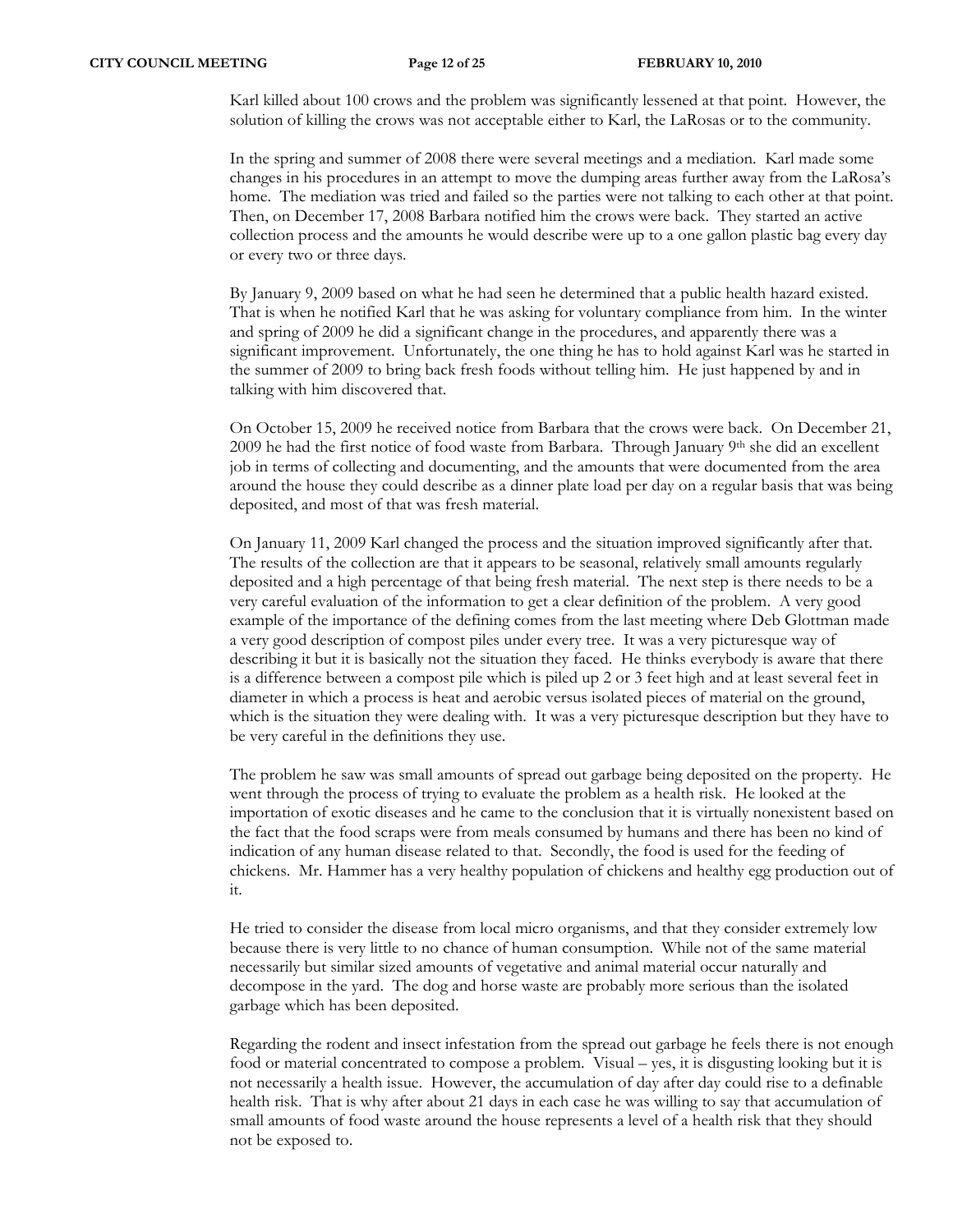Health Officer Schneider said he wanted to say a few things about the issues around public health orders. A public health order is a very serious action. This is the only one he has been involved with or has even considered the possibility of having to use one. There have been rats in houses. There have been septic systems overflowing. There was a house on Berlin Street that was full of garbage that needed to be cleaned up. They have never had a situation for a need to consider a health order.

The City Council sits as the Health Board and the first thing the City Council would have to do is review the evidence and determine from the evidence presented to them that a public health hazard exists, and that includes defining what the issue is. They would have to issue an order for a correction. The first step after that they would have to be willing to defend the order if it was appealed in court and he presumes it could be appealed both on procedures and the backs of the evaluation of the evidence that there was gross negligence, or it could be appealed on the means of correction.

If the city has a court order there is the possibility of enforcing it through Superior Court but it is the city's responsibility to pay for that enforcement even though there is the possibility of being reimbursed through the court order and legal fees to be paid. A court order is a very serious thing and holds potential civil penalties and criminal penalties to the person who the order is against if they do not comply. The state does not encourage orders. The state encourages voluntary compliance.

Questions were raised whether he needed further ordinances. Looking at this issue and other issues they have dealt with as a health officer the basic answer is no because he feels this issue is fundamentally not a public health issue but a property rights issue. The second reason that each time the level approached this level he felt was necessary to request it Karl has made changes. He is sorry he did bring back the foods last summer, and this last time he acted on his own before he had reason to issue a finding. He has spent a fair amount of money in terms of building a structure for feeding the chickens and keeping the crows out.

Health Officer Schneider said he had signed a Memorandum of Understanding with Karl Hammer. He did give an acknowledgement that there is a legitimate health concern at some level in terms of depositing the material on the LaRosa property. He agreed to specific actions in terms of the new covered feeding area he is using. He had made a commitment to stop, if necessary, and has shown a willingness to clean up the property that is affected.

He wanted to make a couple of statements to the LaRosas at this time. He apologizes if he appeared unresponsive at times because this is a very difficult process and he has had to act very cautiously. He sympathizes very much with the LaRosas and he felt he was not going to be the person to tell them they had to put up with it. However, they felt that the health risk was obvious; he did not. Overstating the case would have been harmful and led to difficulties for everybody involved. He felt at times that because it was such a complicated issue that the LaRosas were attempting to use him outside of his area of responsibility so he had to be extremely cautious about what he said or wrote to them. He also thinks there is a general perception that Health Officers yield a magic wand with great powers. That may happen in clear cut cases but some cases are complicated with many shades of gray.

Lastly, he thanks Barbara for her patience and work. He hopes she can find peace in the situation. He realizes it will be difficult because he thinks any solution for them is going to involve opening communication with Karl. We have to make peace treaties with their friends and make peace treaties with our enemies and those who have harmed us.

Mayor Hooper said Chief Schneider has made a determination and have enacted a course of action to an agreement with Vermont Compost. If anyone in the community disagrees with that course of action, can Chief Schneider describe what their recourse is to the determination?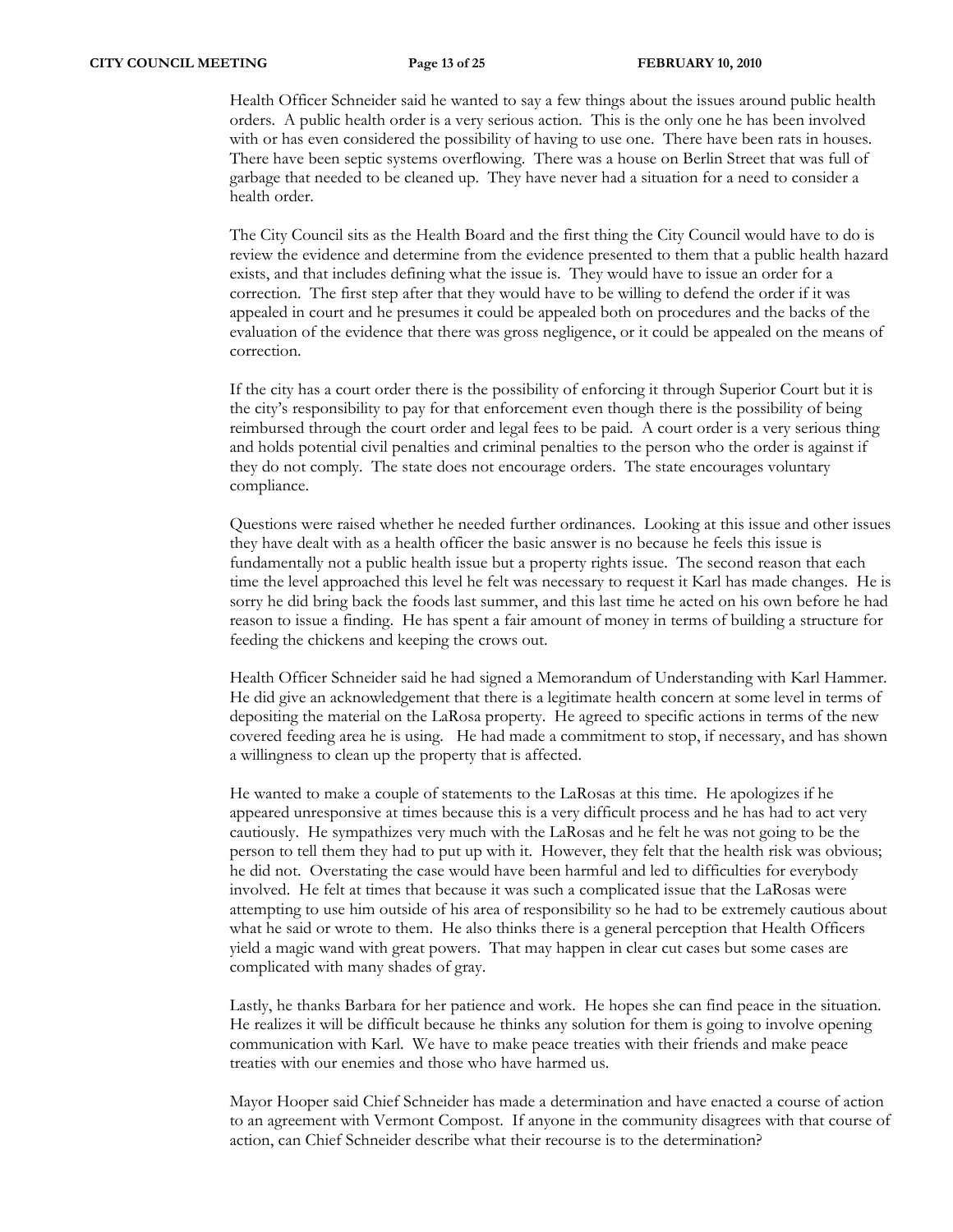Health Officer Schneider said any action they could ask the Council as the Health Board to go ahead and issue an order, but assuming no change in the situations one of the factors they will have to consider is what he told them about his evaluation of the health risk. He suspects someone would have to present evidence specifically stating that his evaluation was wrong and why.

Mayor Hooper said essentially one could appeal his decision to the Board of Health and present evidence that would contradict what he had suggested to the Council.

Health Officer Schneider said for the Council acting as the Board of Health somebody could bring an action but he also has the responsibility having investigated it to present the information. The only place it isn't clear on that is that if it is an emergency order then there has to be a hearing. However, if they are in compliance with an emergency order, which is for a significant health risk, then they can ask for that hearing to be put off until the issue is abated and the person the order is against asks the Council to drop the order at that time.

Mayor Hooper asked if Chief Schneider had made a formal determination that this is not a health hazard.

Health Officer Schneider said he described his process that the accumulation of material after awhile reached a level of a low public health risk. It is not a significant health hazard.

Council Member Weiss told Mayor Hooper she raised a very interesting question. By what authority does this gentleman have the right to enter into an agreement on his own behalf?

Mayor Hooper said it's not by his own behalf but as the City's Health Officer.

Health Officer Schneider said basically this is a voluntary compliance with what he has determined is probably a health issue. He has asked for voluntary compliance from the person and last year it was a non-written verbal communications and a change of policy. This year he has asked for a written statement so we have a little more emphasis behind it. Is it enforceable? He thinks it is enforceable as an agreement as far as any kind of contractual agreement, but the key thing he has established and put down in his own words is we do have a public health interest in the issue.

Council Member Golonka said the Chief said in April 2009 he issued a health order. Would he describe that in more detail? How is that complied with?

Health Officer Schneider said on December 17, 2008 Barbara LaRosa notified him that the crows were back and they started the first collection.

Council Member Golonka said as a health officer did he issue a ruling.

Health Officer Schneider replied no. Twenty-one days later on January 9th he wrote an e-mail to Karl Hammer telling him he thought it was a public health risk – not a significant public health risk but a public health risk – and he was asking for voluntary compliance. That was in January 2009. That was when they changed the procedures in terms of the trucking as well as well as transporting the waste out to the East Montpelier location. That happened during that winter and spring.

Council Member Golonka said from there he feels those concerns from last winter have been completely resolved.

Health Officer Schneider said the change in process appeared to have resolved the issue for that winter and into the spring.

Council Member Golonka said fast forward to 2010, are those issues resolved?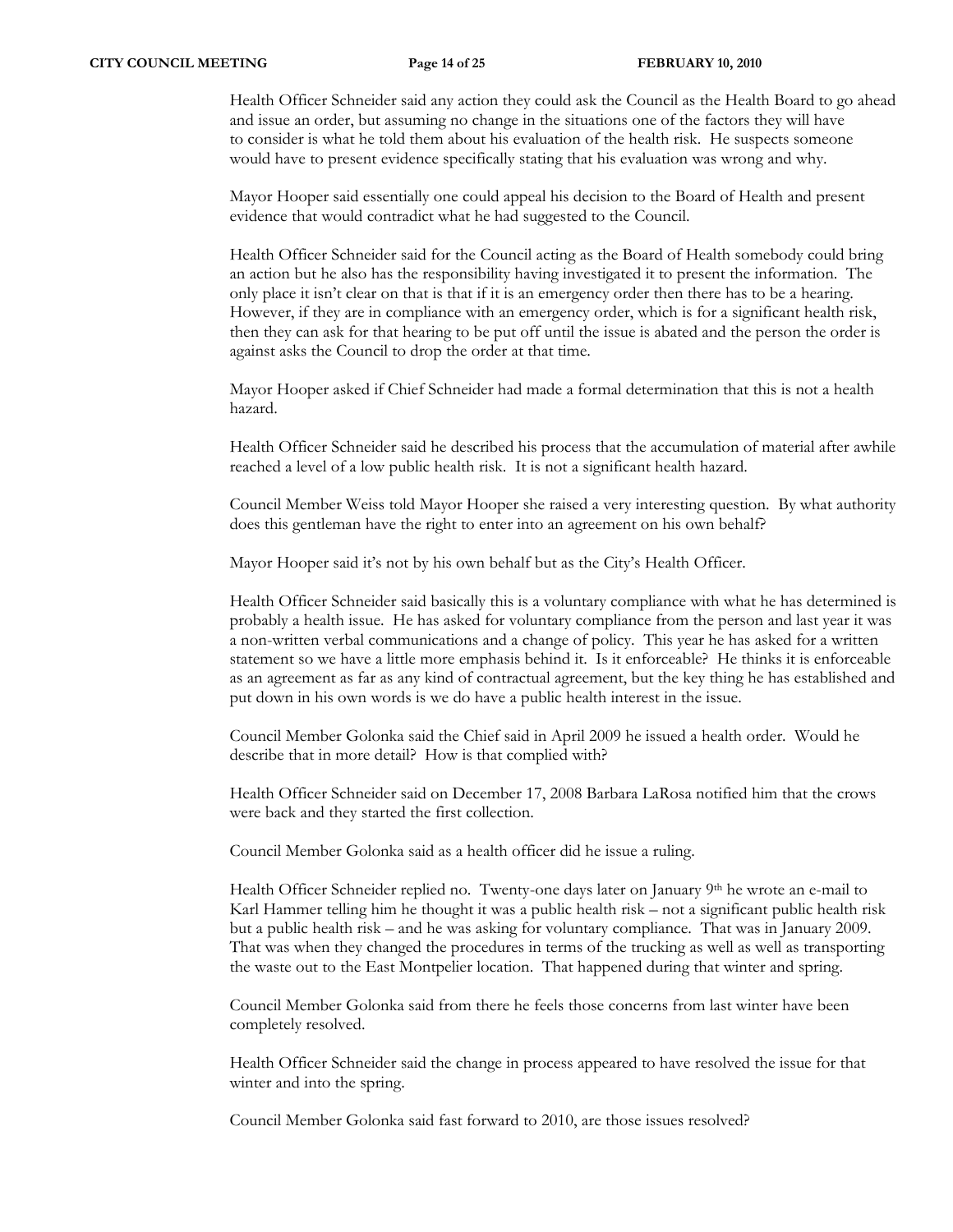Health Officer Schneider said he is optimistic that there is a very good chance that his setting up the feeding structure which he developed will resolve the issue. On January 11, 2009 Karl changed his process voluntarily. Before he had a chance to ask for voluntary compliance this year he changed his process of deciding to take the foods and residuals to East Montpelier temporarily while he built the feeding structure for the birds. He has built the feeding structure for the birds and it is in use. Now he is receiving food on the property for the purpose of feeding the birds.

Council Member Golonka asked what can prevent the crows from climbing in like the chickens do.

Health Officer Schneider said there doesn't appear to be a lot of crows around there. There are starlings that have gotten in. He drove up to where he could view the property from Center Road and he observed no crows at all.

Council Member Golonka asked what his plan of action for the next months to insure there is no public health threat.

Health Officer Schneider said he is relying on the LaRosas to inform him if they start to see violations.

Council Member Golonka asked if he had a formal plan for monitoring the agreement.

Health Officer Schneider said the problem is if they receive a report of food residuals being deposited on neighboring lands then they will double check it. He will probably go up because of the interest that people have.

Council Member Golonka said according to the Vermont Town Health Officer Manual listed last February he quotes:

*The Town Health Officer is the person responsible for investigating and addressing public health problems in his or her town or jurisdiction. Therefore, town officers have the authority to enforce any of the health regulations in their specific town."* 

Looking at Montpelier rules, how do you incorporate those? All of our Montpelier rules are 50 plus years old. How do you enforce Montpelier rules as well as public health rules as your role as a Health Officer?

Chief Schneider said as Health Officer he is a state appointee. Once the Council becomes the Health Board you are acting under state jurisdiction and not the city.

Council Member Golonka said on page 5 it lists the relationship of the Select Boards of Health and it is not as clear cut. We are more in partnership in regards to enforcing public health rules, both for the state and the local rules. He is trying to figure out how he interprets both the Montpelier rules as well s the state rules, and how do you enforce that? What type of Montpelier rules should we change to make the Chief's role a little easier? Our rules seem to be archaic and don't seem to be very helpful.

City Health Officer Schneider said they have to understand that probably the local health rules have very, very limited impact because of the fact that the state drives so many of these things. You could make the Montpelier rules more stringent but you would have to be very careful in terms of what we are defining. This is why he talks about the definitions. Technically, as you look at Montpelier rules they may not allow a single compost pile in the city, and they may not technically allow any of those green composters in the city. The state law supersedes local law in so many different areas that we would have to be very careful. We would really have to have a specific reason to deal with a specific health hazard. The state probably covers most of the issues. In fact, the state is dumping a lot of issues on to the local health officers. For the stuff they run into that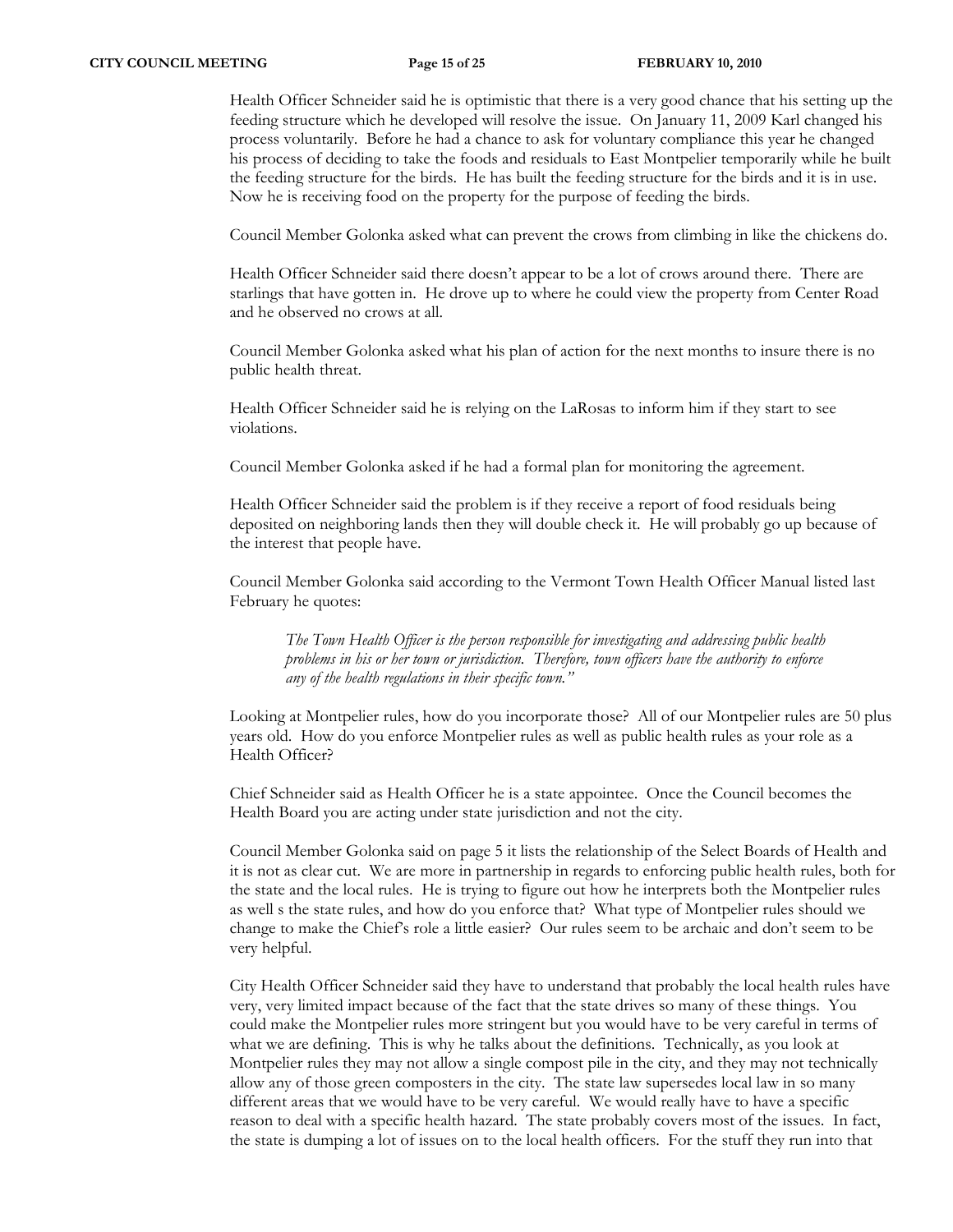are clear cut health issues there is no problem or difficulty. The real problem here is that unfortunately it was not a real health issue.

Council Member Golonka said he would like to see how they can avoid that rising to that level again in the compliance efforts over the next six months other than relying on citizens to call and complain.

City Health Officer Schneider asked if they were talking about Vermont Compost, which is a very unique situation, or are we talking about trying to make a general ordinance out of it. It would be difficult to define in any clear way what was going on in the Vermont Compost situation. It isn't littering in terms of somebody dumping the garbage on the neighbor's lawn, which is clearly illegal under the environmental conservation laws. It questions technically whether or not it is garbage because it was not being used as garbage; it was being used as food and accepted as a food. It was garbage for some but became food for others. In fact, it was the crows that were transporting and not the Hammers who were dumping it on the neighbor's lawn. There are a lot of real technicalities that had to be reviewed. It was compounded by the fact they had the chicken issue. The chicken issue was resolved and Mr. Hammer spent a lot of money on fencing. The dog issue was settled at the state level in terms of the ordinance related to working dogs. The zoning issues are basically settled. There are a lot of other issues that were not health related. Unfortunately, when he looked at it he had to be very careful to stick with the one thing he felt that could work. Scattered garbage on a property by itself is not a health issue. In order to say it is a health issue it has be ongoing and accumulating over a period of time.

Mayor Hooper said she is hearing questioning around both the specifics of this issue and in general about how we make our laws work more effectively for our community and to protect the interest of our community. There may be additional questions that Council has and other folks may want to address the City Council on the specifics. We know there are archaic items in our charter that they need to address and changes in the ordinances we need to address. If she understands Chief Schneider's testimony correctly, he carefully went through all of the laws and ordinances that were available for him to consider and could not find a way to address this other than through our health ordinance. He reached a voluntary compliance agreement and now there will be some questions about how effective that will be in the enforcement of that. The Health Officer from the Town of East Montpelier is present, Dave Grundy, and perhaps he would like to add something.

Mr. Grundy said given the history of this situation with Vermont Compost agreeing to do certain things and then over time that doesn't happen, we now have a written agreement. Why does he have confidence that this written agreement will work?

City Health Officer Schneider said he is trying to solve a problem that he considered was wrong and he is trying to solve it in the most effective way possible. He believes Mr. Hammer has been responsible. He believes Mr. Hammer took a beating when the e-mails were going around with the pictures of the material that was being spread. He also has been cooperative. He has spent a lot of money and made changes. Yes, he was personally disappointed he brought back the food, but after he informed him he also permitted it to happen.

Steve LaRosa, a resident of 2012 Main Street, said he is going to take the liberty to talk for a little while to address some of the things he has heard tonight and to address the agreement that Vermont Compost wrote for the city to sign. He thinks he is speaking for himself and his neighbors that they are not against composting. They have no interest in seeing Vermont Compost close and no interest in seeing Vermont Compost have to become no longer economically viable. They provide a great product. They are doing some great things for recycling for this city and entities around it. However, they do want that operation to function in a manner that is appropriate and doesn't have impact on the neighbors.

Specifically regarding food waste, they are paid and contractually obligated to treat and deal with food waste. One person's garbage is now someone else's food, but the bottom line is it is waste. It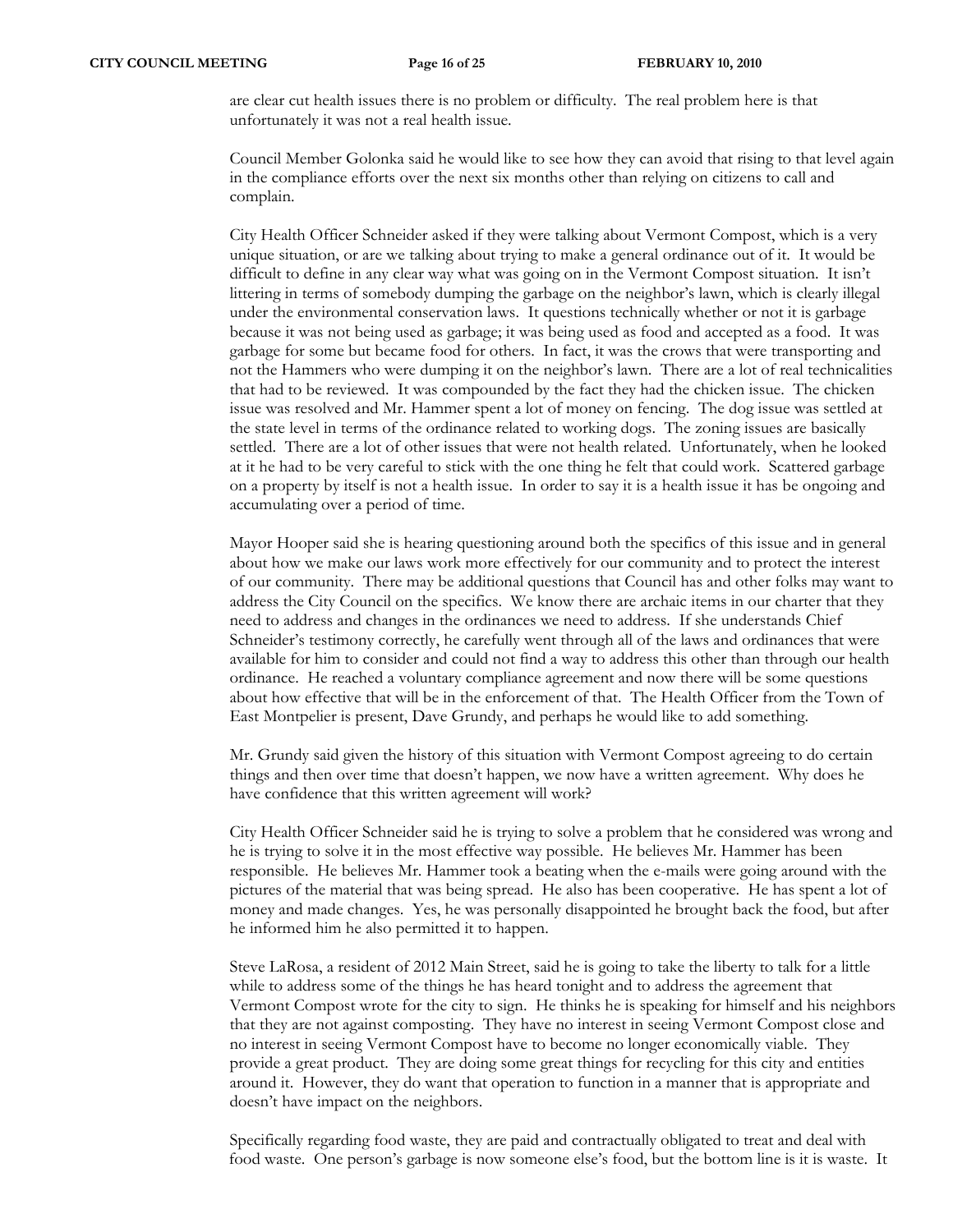is waste that is managed by the Solid Waste District. They have a contract with every entity that he knows of and Vermont Compost. They are obligated to taking that money and accepting that waste, or just accepting the waste without any restitution or taking any money. He would be happy to make lots of money by taking all of your food, piling it in his yard and leaving it for whatever happens with it. It can run down the stream; the animals can come and grab it. It can do anything because apparently that is acceptable and it is not a health hazard. All of the restaurants in Montpelier can pile their food waste behind the building on their property and leave it forever. They never have to have it picked up because that is not a health hazard, especially if they can spread that food as far as possible because dilution of that waste makes it no longer a problem. If we spread it out to as many people as we possibly can, spread it throughout enough area, if there is only a little that no longer is a problem.

Landfills have to cover their waste every single day. They have to pay tens of thousands of dollars to control birds and other vectors that take the food waste away. Birds don't go to landfills, and skunks and rats don't go to landfills to take old pieces of drywall or plastic bags away. All of those regulations exist because food waste is a health hazard.

He has worked in the environmental community for 22 years. Food waste is a health hazard. When you take waste into a facility and accept it, it is your responsibility to keep it and treat it and not have it migrate away from you. The laws are very clear on this.

The other thing he wants to get out is he understands that the Council Members don't believe there was much volume they were recovering, but he will point out that they never came to their house this year and saw what volumes of food were being recovered. The pictures they sent that had the brown paper bags that everyone got, those brown paper bags they took the pictures on are 2' x 2' square and were completely covered with food waste day after day after day. That volume is not a plate full and it is not some rosy imagination that he or his wife had brought up to try to exaggerate the situation. There is nothing he has to gain by exaggerating the situation. He is personally offended and extraordinarily upset with your representation of what we have provided for five years to this Council, and what his neighbors are now looking at and deal with on their properties as some sort of imaginary impact they are witnessing.

Mr. LaRosa went on to say that Chief Schneider has been in a very difficult situation trying to deal with this. He understands it is very difficult to understand what one can do and what one can't do, but it certainly seems to him from being near the industry this is a pretty clear cut case. When one takes in food waste one has to actually keep control of it. Letting it escape from the property, be it by birds, runoff, or any other method, is unacceptable.

He said he would like to address the agreement that has apparently been entered into by the city through Chief Schneider. The last time he was here his biggest concern was the timing and what level of enforcement could there be. He understands the Health Officer is not in the punishment business, but the word "officer" does imply enforcement. In #6 it is indicated that Vermont Compost Company shall cease receiving all food residuals immediately and shall work with the City Health Officer to alter and establish new practices with this agreement if the Health Officer receives indications that there is off site deposition of food wastes. The next sentence says if the Vermont Compost Company has a reasonable basis to believe that its food receipt practices are not resulting in the deposition of food in other areas they can keep doing whatever they have been doing. In other words, no matter what happens, no matter what we generate, no matter what the Health Officer believes, if Vermont Compost believes that it is not really their food waste and it hasn't anything to do with what they are doing they can keep on doing what they are doing. This agreement actually provides them with less rules to follow than what they are doing right now when Chief Schneider says to please stop taking food waste. There are no teeth with this and it basically does not provide any enforcement, any timing, and any definition of how much waste is too much waste and how long does it have to happen. How long does Vermont Compost have to deal with this? Do they actually have to give a formal plan or say verbally they will try out something else? It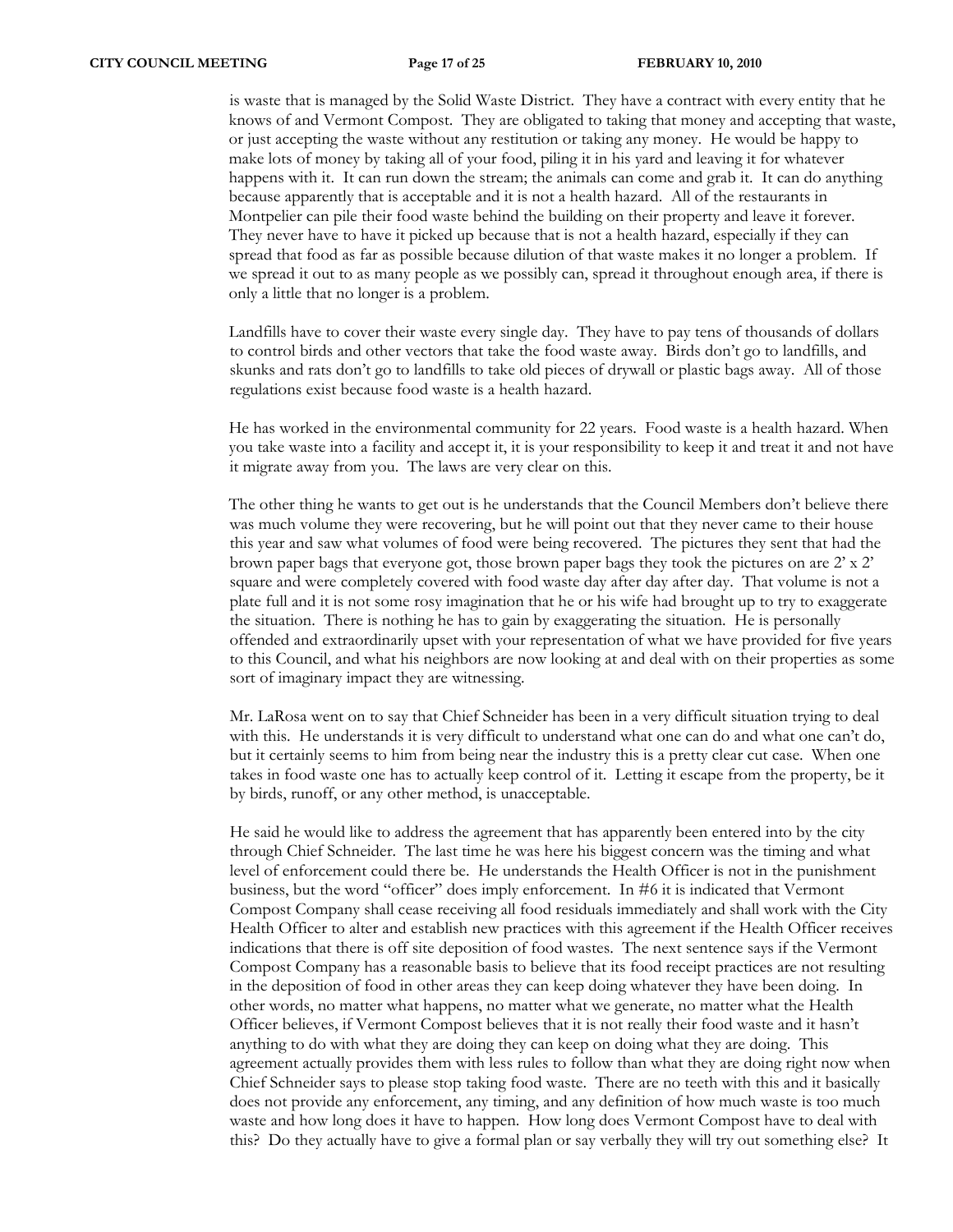does nothing to insure that Vermont Compost will not allow their food waste to migrate off the property.

He agrees that the new building they have put up and what has been implied may very well get us to where we all want to be, but if it doesn't there is nothing in the agreement that will make them have to do anything else. As for spending money and trying to do things differently he agrees that Vermont Compost has done some things. They have never stopped taking food waste to his knowledge without Mr. Schneider indicating that they cannot. In the most recent instance before they started building this building it is his understanding from the e-mails he received from Ges that after the 20 plus days indicated they needed to stop taking fresh food waste until they came up with a plan which resulted in this document. He believes they were requested to stop taking the fresh food waste. Chief Schneider allowed them to start taking fresh food waste prior to the building being completed because it got cold out in February in Montpelier, Vermont. Vermont Compost as it was indicated to him by Ges said it is a dangerous time when it is cold out for the chickens and they must take food residuals in to feed them despite the fact they had no plan provided to Ges and had not built this building or any of the things they were obligated to do in accordance with what the verbal agreement was. Ges allowed that to happen. He could do that with grain, hay, organic grain, or many other alternatives other than taking in food waste with it uncovered which has caused this problem for the last five years. He worries that even if there are some ways to negotiate in this agreement that there is not a willingness to enforce any of these issues to make this stop happening.

They very much hope this will take care of the food waste being distributed around the neighborhood. They aren't the only property; they are the only occupied property. Now that they have cut down all of their trees they have neighbors on other properties that are seeing it, too. The crows don't just come to their house. Take that and multiply it by 5 or 60 degrees of the flight path around this place and that is how much material is immigrating off this property.

Deb Glottman from 210 Center Road in East Montpelier said she would like to take a moment to reflect and appeal this decision and agreement. Once again, here we are as the LaRosas have been for five years. She does not plan to do this for five years, but without the city's enforcement the LaRosas past and present is her future. On January 13<sup>th</sup> Chief Schneider ordered the Vermont Compost Company to stop taking in food waste until he built a structure. Within 24 hours of no food waste they had zero crows – cause and effect. January  $28<sup>th</sup>$ , a little over 14 days later, there is a cold spell in Vermont and Mr. Hammer calls Mr. Schneider and says he needs the food waste to feed his chickens. Without suggesting that Mr. Hammer feed his hens grain and hay like the rest of us Mr. Hammer is obliged and food waste is returned. Amazingly enough, the crows return. Not nearly in the droves they were but it only takes one crow to drop food waste. She understands that Chief Schneider doesn't have to report to her but he does report to City Council and his citizens. Usually, a victim of a crime gets to hear what his or her offender will be faced with. Vermont Compost Company's neighbors are victims of VCC's poor vector management protocols and the city's lack of reinforcement of its ordinances, laws, actions, etc.

There are no consequences listed here if the Vermont Compost Company does not comply. The Vermont Compost Company has proven time and time again that it does whatever it wants, whenever it wants and however it wants. In fact, it has proven it over and over again for the last five years, and that is why they are here before the Council again today. It takes months to have problems get through the appropriate channels and dealt with, even though they are the same problems for the last five years. The city should be ashamed that this has gone on for as long as it has. Other citizens should be outraged that this much time and money has been made to be spent on getting along in a sandbox issue.

It is on his neighbors to prove his negligence. She respects what Chief Schneider has to do and is very happy she doesn't have to do it. Every day she appreciates his efforts in his job, but your lack of conviction, especially in this agreement, on resolving this problem with true and real resolutions brings her to be completely and totally disappointed in his position, not necessarily in him. She wants to know how a soft loop hole filled document like this can get signed before the City Council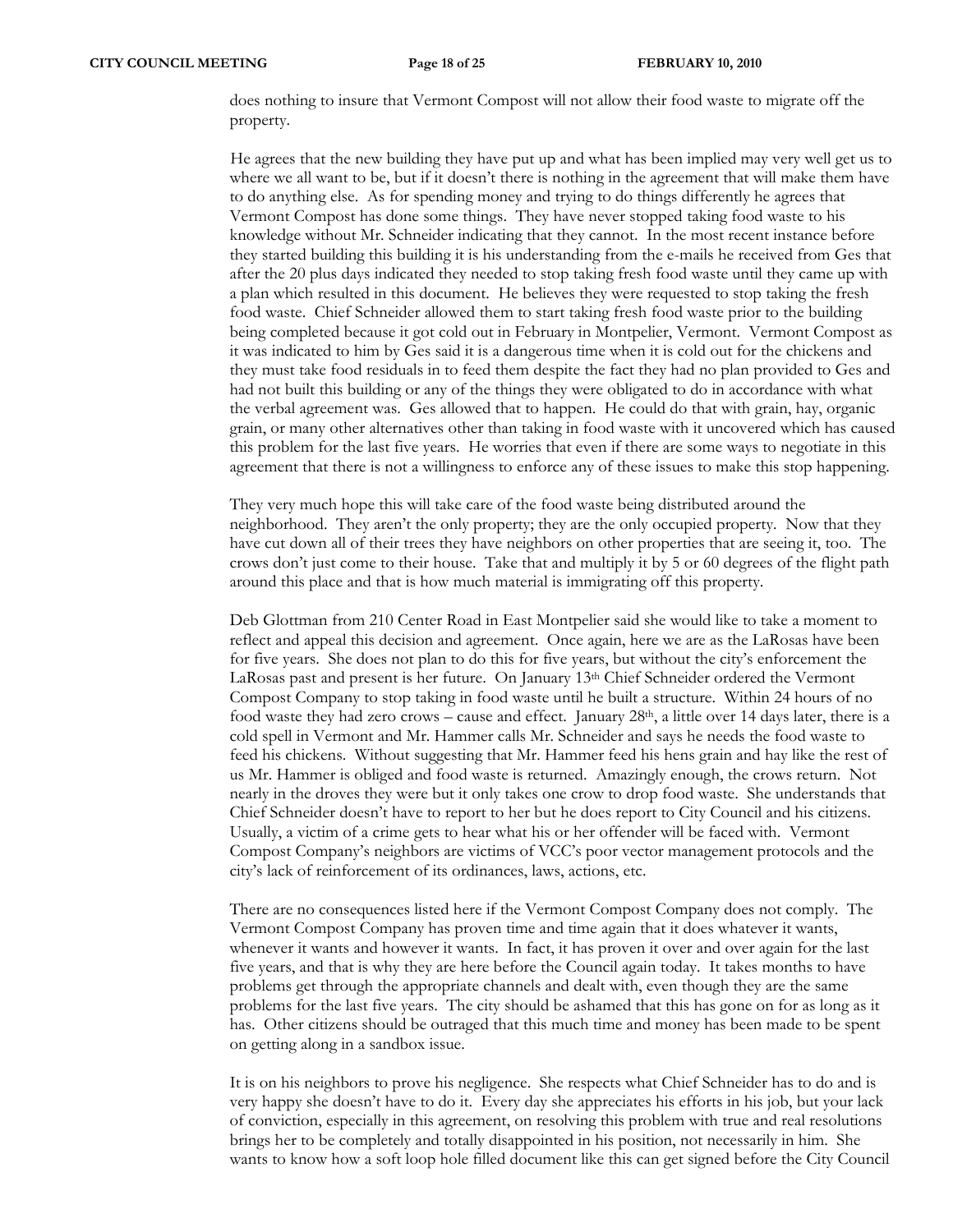reviews it. How can he think this can make a difference, knowing what he knows about Vermont Compost's prior inactions?

She pointed out some highlights. Page 1, the  $2<sup>nd</sup>$  line –

*"Vermont Compost Company's operations have over time included a poultry operation which relies on source separated community food residuals from residents, businesses, schools and institutions in and around Montpelier to feed its flocking of laying hens."* 

Vermont Compost Company relies on food residuals to feed its laying hens. Let her translate. The city and others pay the Compost Company to take food waste, then they sell the eggs, and then their food waste yield and sells compost that the food waste either became initially or after it has gone through the

chicken. So far she only sees the Vermont Compost Company winning here. So what if a little, or gallons, of garbage ends up on his neighbor's lawns? You pay him to take the waste. He makes her neighborhood into the city's landfill, and then he profits from his eggs, his compost and their tax dollars.

Lastly, on page 3, paragraph 1 –

*"Vermont Compost Company and the City should do no such thing as reach a reasonable series of protocols and procedures toward a common end of stopping transport of fresh and recognizable food residuals by wild birds."* 

They should reach unquestionable, unavoidable, indisputable solutions that are upheld by city officials. That is more of what an agreement should have said. Five years of wasting everybody's time. "During the scope of this agreement," which is on page 3, #3, implies that there is a time when this agreement will no longer matter. We should never again have a piece of chicken carcass on our lawns. Is that a wrong statement? Is there a season that other citizens welcome chicken carcasses on their lawn?

The Vermont Compost Company should be held liable for any morsel of food, period! He gets paid for it. Therefore, he owns it and is responsible for it. You, as a City Council need to mandate that a new document gets signed that actually holds the Compost Company responsible for constant infractions. Please just fix it with some conviction, with some consequences once and for all.

Andre Gilbert, a resident on 30 Center Road in East Montpelier directly across from the LaRosas, felt Steven LaRosa made a very compelling argument for the fact that the food wastes that end up in their yards is a health hazard. The Health Officer said he disagrees with that. In his mind these discussions get into esoteric definitions of what is garbage and what is food scrapes, but it seems like a very simple issue to him. The Vermont Compost Company's stuff should not end up on their properties, and he thinks the town needs to do something about that because it is ending up on their properties. The LaRosas have been the most vocal about it, but he finds food scraps on his property. Many of the Council may be familiar with the LaRosas complaining about the dogs ingesting food scraps and getting sick. His wife had to pull a mussel shell out of their dog's mouth a few weeks ago. If he had swallowed that it could have been another esophageal tear, which is what the LaRosa's dog suffered. The food scraps are ending up on their properties, and something needs to happen. Whether it is deemed a health hazard or not the town needs to do something about it.

The Health Officer in his own words said it is wrong and it is disgusting what has been happening to the LaRosas. He said at one point he didn't feel that it was littering and hopefully he received an email from him last week detailing the fact he does think it is littering. There is a Vermont state statute on littering, and it says "Littering is permitting to be thrown or deposited noxious things." He thinks that by allowing the crows to take the food scraps and deposit them on their properties is littering, and it needs to be addressed.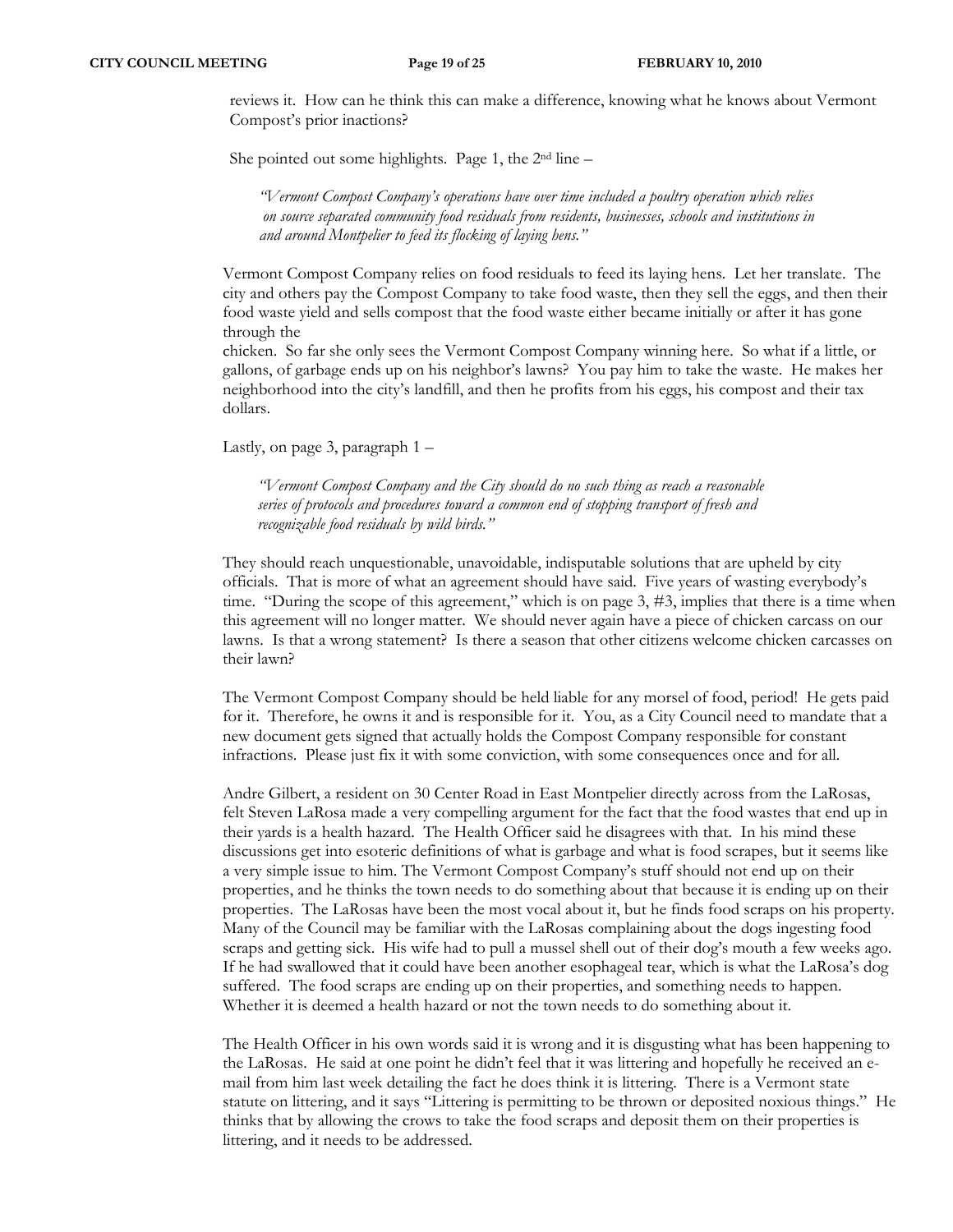Dan Richardson, an attorney representing Karl Hammer and Vermont Compost, said he wanted to speak on a couple of legal issues that have been raised. He would encourage both sides of an agreement to consult their attorney and not to enter into something that neither side wants. An agreement or contract is often called a meeting of the minds. This agreement doesn't lessen Vermont Compost's responsibility; it doesn't create an out. It creates a series of obligations that are meant to address the issue.

Public health issues are all about mitigating and getting compliance. They are not punitive. If you speed you get a ticket and pay a penalty. If you look through the statutes about public health it is really about getting people to comply. What this agreement is trying to do, and it was based on language from the city as well as Vermont Compost's input, is to get an agreement and a protocol together so going forward it is everyone's hope that the actions have been taken will solve this and they are not here next year. We need to address the problem now. This agreement creates a very quick way of working with the problem should it happen to arise again. That is really in paragraph 6, and he encourages them to read paragraph 6 as the language was written and not necessarily as it was paraphrased.

Council Member Golonka asked Attorney Richardson if he had interacted with any city attorney or just the Fire Chief.

Attorney Richardson said his primary contact was with Fire Chief Schneider.

Council Member Golonka asked Chief Schneider if any city attorney had reviewed the agreement. Chief Schneider replied they had not.

Attorney Richardson said paragraph 6 talks about what happens if there are new complaints. If the City of Montpelier's Health Officer receives complaints concerning the depositing of fresh and recognizable food residuals on properties neighboring the Vermont Compost Company's Montpelier location, such that he determines a need to assert his public health authority he shall notify the Vermont Compost Company of the complaints. The Vermont Compost Company shall cease receiving all food residuals immediately. That's immediate and not a due process, not an argument, not an excuse – notification and cessation – and shall work with the city's Health Officer to alter or establish new practices in accord with this agreement. We are talking in this agreement about two very specific practices that Karl and Vermont Compost have agreed to be bound by. These food residuals aren't being composted when they come in. They are to feed the chickens. Any food residuals that are received beyond what is needed for chickens have all been diverted to the East Montpelier site in Vincent Flats, and that hasn't changed since last year. There are two practices. One is that it goes into the greenhouse and the other is that it is buried deep enough by definition that wild animals can't get at it. If a wild bird is digging and able to get the food, then by the definition that is not deep enough. Under those two very specific practices if there are complaints, and there is a cessation first of all but they have reason to believe that the greenhouse is working, the covered shelter that has the netting on both sides that doesn't allow wild birds in is not the source of the problem but the other practice they need to change. In consultation and agreement with the Health Officer they can resume that. It is just a logical process. It doesn't give them any additional rights. It doesn't give them a unilateral power to do this. It is simply a logical way in which a poultry agricultural operation is based on the idea of taking community food residuals and using it to feed chickens, to raise them and survive, and resume that practice as it was founded in 1996.

This whole process began in 1998 when the Agency of Natural Resources gave a grant to Vermont Compost to raise a thrifty flock that was fed off of food residuals. It is a model of agriculture to do this kind of feeding to raise chickens. It is sort of the whole purpose and point. It is not the intent of Vermont Compost to create loopholes but to comply and be a good neighbor, and to act as you would want someone to act in this position responsibly and proactively. This is the kind of thing that when something happens there is action taken. It voids the process. There needs to be an agreement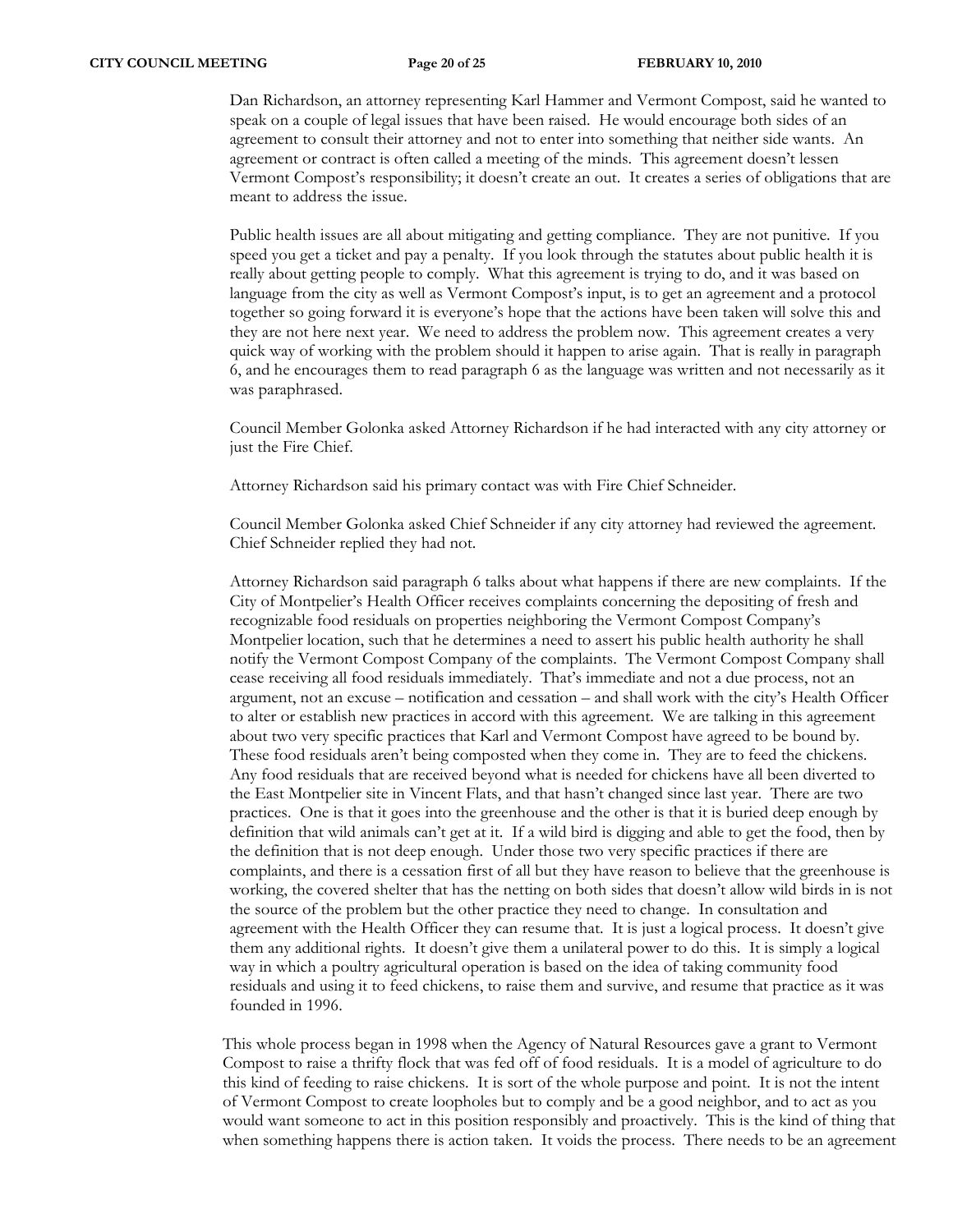on the table so there is a process in place so it stops as much as possible. If something happens there will be a procedure in place so it works.

Council Member Hooper asked what the value of an agreement is without saying what happens with a breach. There is no penalty.

Attorney Richardson said this agreement is entered into voluntarily. It is not a coercive agreement. For example, sometimes in litigation you have to make the parties comply because they are not willing to. There is a good faith and fair dealing clause that is implied in any contract that says the parties enter into it with good faith. They don't cross the fingers and intend to break it. What Vermont Compost has done all along is honor its word. It has done what it has said. What this obligation says is they are going to take food in a very specific way. If Vermont Compost was to behave in a manner that wasn't in accord with this agreement, would there be an immediate penalty? Not under this agreement, but he thinks that opens up a whole new world and window because then if they are not in compliance with this agreement that is evidence. They have every reason to comply because nobody wants to be here in the sense that nobody wants this to be a continuing problem. Vermont Compost has never demonstrated that they are bad actors or are dishonorable. Chief Schneider testified that they have complied and been cooperative with the city to the best of their ability on a complicated issue.

Council Member Sherman asked what happens if Vermont Compost believes that the food residuals are unrelated to its processes but others disagree.

Attorney Richardson said it puts the decision in the hands of the City Health Officer. It is his prior approval. He presumes that Chief Schneider is not just simply going to say that is right but look into it in greater detail. He becomes essentially the gatekeeper.

Council Member Sherman said they don't need of any other sources for the residual food that is happening in the area.

Attorney Richardson said there is a question about where it comes from.

Council Member Weiss told Attorney Richardson had hit the nail on the head with his word "gatekeeper." That has disturbed him quite awhile. You made reference to page 6 on line 4 that the Health Officer determines the need to assert the public health authority. He would like to delete that reference.

City Manager Fraser said he is curious what Vermont Compost's view is. They have heard the neighbors testify that they are paid to take the waste and it is their responsibility to make sure it happens. Is that an instruction that Vermont Compost is doing?

Attorney Richardson said Karl could answer that. He simply represents them legally.

City Manager Fraser said it is a legal question. It is their waste so it is their responsibility to manage it in a way that is responsible.

Attorney Richardson said once it is on their property it is completely their responsibility. That is a mixed question. The idea that it is on their property, yes, there is a certain argument to be made about the fact they have taken it on and have a responsibility and an obligation to deal with it. Then you get into questions about strict liability, which is much more of a legal question, and to what extent is managing it and to what extent is taking care of it and taking reasonable measures. If you have a bush in your yard and somebody walks by, decides to cut across your yard, trips and falls in the bush and impales their arm that is your bush. Or, if the bush breaks in the wind and goes through a neighbor's window and is taken by a force out of your control. Are you responsible for your neighbor's window? It's your bush. That is what the law is about and litigating responsibility and taking reasonable steps and reasonable actions for it. He doesn't think Karl or Vermont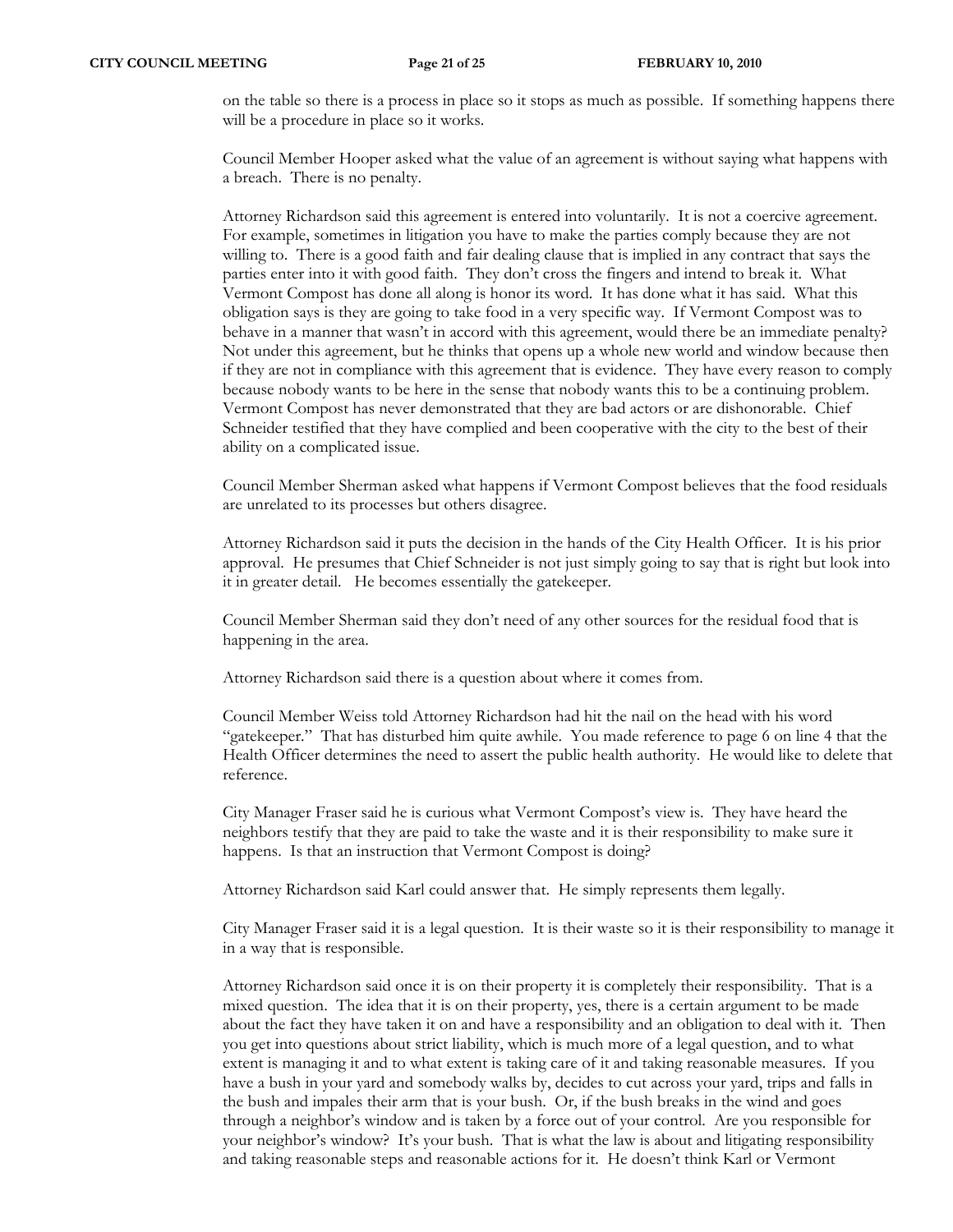Compost is taking a position of how that all got there. Clearly, they are bringing these source separated food residuals and mixing them with other materials and using it to feed the chicken flock and taking, as they understand it, reasonable action to control it and stop it from spreading. As there are problems they take new steps to manage it and control it. Is there some kind of strict liability? For example, with dynamite you are strictly liable. He is unaware of any case law that would support the management of community source separated food residuals, but it is a matter of reasonable management. Once it is on his property there is an obligation to manage it reasonably, and this is what this agreement touches on in part as well as his general practices. There is a general obligation to take care of stuff on your property within reasonable limits.

Barbara LaRosa, a resident of 212 Main Street, said one of the things she wants to remind City Council is that this has been going on over a long period of time. She does want to appeal this legal contract because she has a lot of issues with it. One of the things she wants to make clear is that if they report a problem it has always taken a great deal of time to get to this point in the past. She also wanted to point out that this is an issue of respect of boundaries on their property, and in the past it has always taken us enforcement to gain that respect of their boundary, whether it be the food waste issue or other issues they have had in the past and currently still have. She is a true believer that past behavior is a predictor of future behavior. Agreements have been broken in the past.

Mayor Hooper said if she wished to appeal the agreement, it is her understanding that she may do that and they need to receive that in writing.

City Manager Fraser said he could help them and give advice on how it is done. The Council would conduct a hearing as the Board of Health and receive testimony with which to make a decision.

Mayor Hooper said that is a right accorded to her through the City's Health Board. This is unusual for all of us in terms of what the Health Officer's authority is and what the Council's relationship is and their direction. She was interested to learn that we had not had the city attorney review this agreement and she would like to have that happen. She suggested the Council's interest is in not having this ongoing discussion and having to spend our staffs' valuable time trying to reach settlement. Alan has suggested we not act as a gatekeeper on this issue.

City Manager Fraser said if there is going to be a hearing and they are going to be acting in a judiciary matter they might want to be careful about what direction they are going in and what outcomes might occur.

Council Member Golonka said he is very concerned that there has been some type of agreement without any type of legal counsel for the City of Montpelier. He thinks that is unacceptable. Secondly, as a Council we need to determine ourselves what relationship between the Select Board and the Board of Health and the Health Officer is. There are a wide range of examples in the state of Vermont that the true role should be somewhere in the middle. We don't give the Health Officer complete authority and yet you don't have to approve everything from the Select Board side. He thinks they need to have a discussion from this board in terms of what is our role and how we define that going forward so that Ges isn't the only one out there as the Board of Health because we are working in concert with one another. He would like the Council to define the role at some point. He doesn't accept the agreement because it hasn't been reviewed by our attorneys, and he would never accept it without that review.

Fire Chief Schneider said the important thing on the agreement is the language is fairly clear. The language is very clear and it does everything he had sent them in the e-mail asking him to do so he feels very comfortable signing it as a Health Officer to present to the Council.

Council Member Golonka said but he isn't an attorney, and that's his point.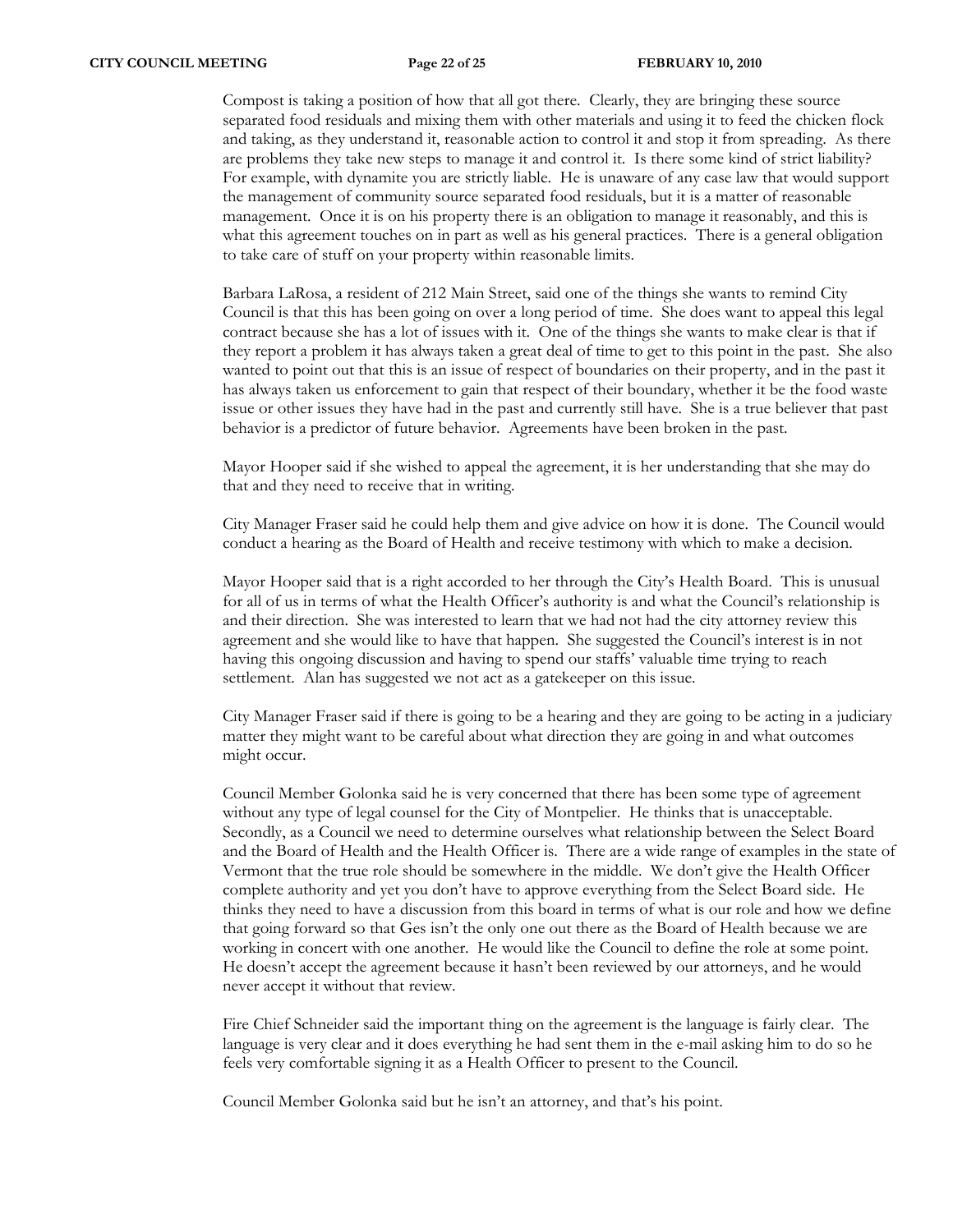Mayor Hooper said she would suggest this gets to that interesting place with the Council's role as the Board of Health and the Fire Chief's role as the Health Officer and what our relationship is with it. Generally, we need to be better trained. In the meantime she presumes the agreement stands.

Council Member Golonka said he wouldn't agree with that.

Mayor Hooper said in the meantime they will seek their attorney's advice.

Council Member Golonka said it states here that in some towns the Select Board gives the Health Officer the freedom to act on his or her own whenever a situation calls for it. In other towns the Health Officer acts only after the approval from the Select Board. We have never defined what our role is. We have never given him complete authority. In five years he has never seen the Council give any authority in that capacity. Until this is defined he would say that this agreement should not be entered into.

Linda Leonard, a Court Street resident said she is speaking as a citizen. First of all, the Health Officer has determined that there is no public health problem here. Secondly, Karl Hammer has built a structure to hold the food waste so the crows can't get at it. It seems to her that the problem is the crows coming and dropping food waste on the neighbors' property. It sounds like that has been taken care of. Montpelier was selected as the Greenest Capital City in the United States last year and she is very proud to live in the most environmentally aware capital in the whole United States. We are a model for the whole United States. Part of what makes us so environmentally ethical in leaders is having Vermont Compost in our town. All the kids in town put their food scraps in the compost receptacle and they know it gets fed to chickens. They can see it is a cycle and part of our sustainable agriculture we are promoting. I'm proud to live here and be in this town. With all due respect Vermont Compost was here before the LaRosas moved in next door. They moved in next door to a farm and then they decided maybe that was a mistake. It's stinky and smelly. Chickens wander on to their pasture. It's a hassle.

Gary Cacceso-Besen, a resident on the Center Road in East Montpelier, said in regard to the last lady's statement he has been there his whole life. That was a working farm, and he actually used to work that farm. Never did they drop anything on the neighbor's lawns. He doesn't know what source separated waste is. If it is meat and it is being dropped on your property the Chief said it was a low health risk. If it were different people, would it be a higher health risk? He doesn't understand what a low health risk is. Do you only get a little sick?

City Manager Fraser said they may be holding a hearing on this when they will be taking that kind of testimony.

Mayor Hooper said the City Manager has correctly suggested that we may be getting into that area of conducting a Board of Health hearing which they need to warn and do properly and not jeopardize anybody's right to due process. With that she isn't going to take any more comments from folks in the audience. They have asked to have the agreement reviewed and will get a report back. There is a course of action that is open and available to any one who is aggrieved by the decision of our Health Office. The City Manager has suggested that he would be happy to help people understand what the process is. She is going to close this portion of the Council meeting. It's so extraordinary to sit in a room with 25 or 30 people who feel very, very strongly and have dealt with an issue over a very long period of time on all sides of the issue and listen to a respectful, thoughtful appropriate discussion when passions are running high. She is deeply grateful to live in a community where people can talk about these sorts of issues in such an appropriate way. She is sorry they are continuing to have to have this conversation.

Council Member Sherman said she understands the agreement is in effect.

Mayor Hooper said there is a difference of opinion on that so they will seek legal counsel.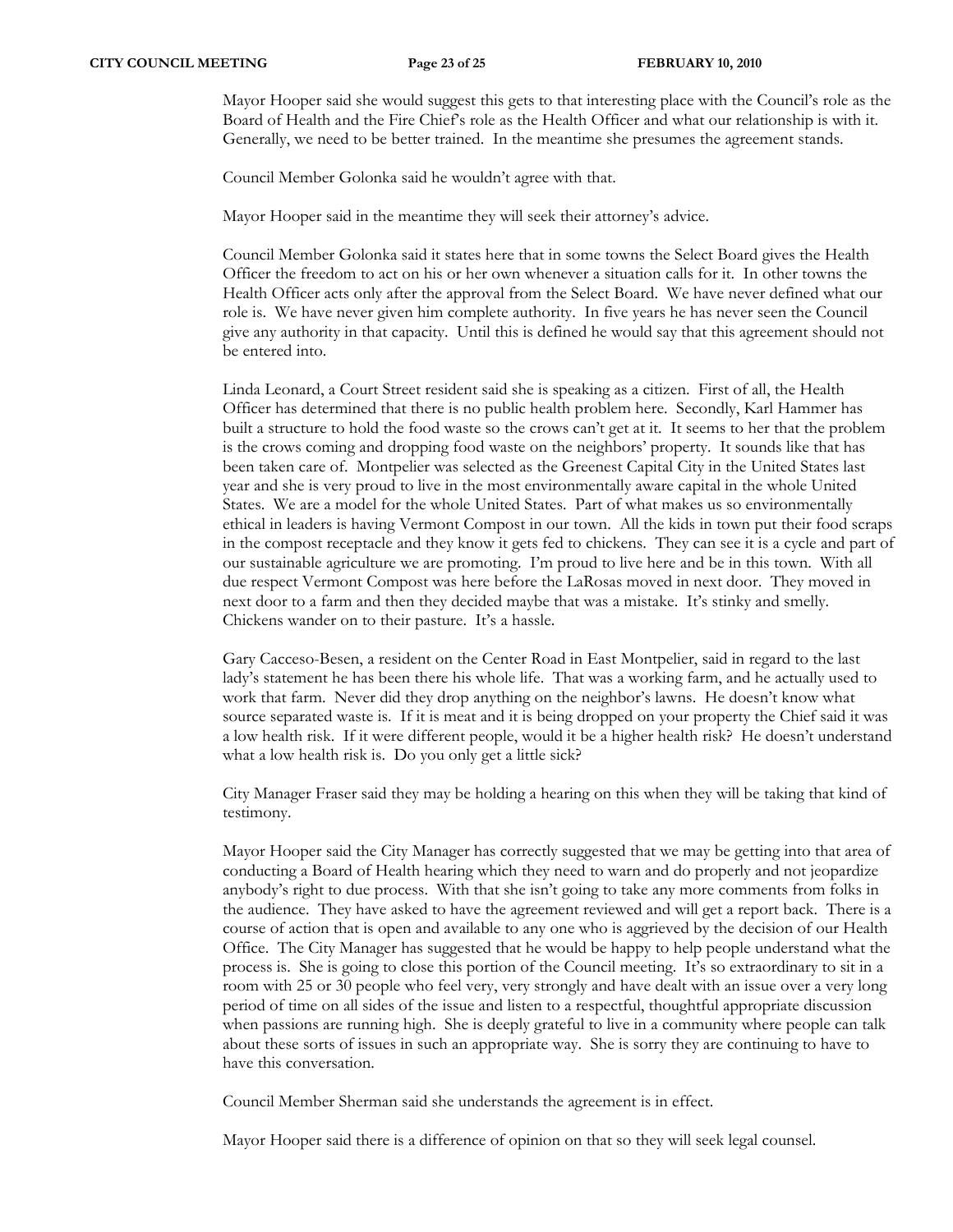10-39. Consideration of accepting a "challenge" from City of Barre officials relating to conducting a food drive on Town Meeting Day; it appears the winner will be determined by calculating the pounds of food per registered voter who participates in the March election. Barre Town and Berlin have also been asked to participate.

> It was reported in the paper that the City of Montpelier has been issued a challenge of conducting a food drive on Town Meeting Day. Does the Council want to participate in that?

Consensus of the council was they would conduct a food drive for the benefit of the Montpelier Food Pantry. It was unclear whether they were going to participate in the challenge.

## 10-40. Reports by City Council

Council Member Hooper reported they had an EC Fiber meeting last night and they aren't going to award us our \$17 million dollars. The good news is two major investment banks have said they could sell our COPS (Certificate of Public Operating). We could probably get 6 percent municipal money.

Council Member Sherman reported that tomorrow is a candidate's forum at 6:00 P.M. with the Mayoral candidates talking and Council candidates are on at 8:00. Nat Frothingham said the forum starts at 6:00 and will go on for about an hour and a half. Then, at 8:00 there will be an hour with the candidates for City Council.

Council Member Weiss reported a long while ago a Montpelier City Council in conjunction with Barre City, Barre Town, and Berlin appointed representatives to a public safety committee which is being organized by the local Central Vermont Chamber of Commerce. Last week that committee came close to finalizing a draft of its report and the Council will be receiving copies of that report. There is a meeting for Council members and others from the four communities scheduled for March 18th at the local Chamber office. The Council will receive formal notice of that. They are making progress. Mr. Golonka will be one of the presenters along with Mr. Sheridan. He is annoyed at the Montpelier City School Board. First of all, they were supposed to have made a presentation on or before the  $15<sup>th</sup>$  of February and they haven't complied with that. But he is more annoyed by the fact that at their meeting on January 20th they voted unanimously to approve the Recreation Department budget in the amount of \$800,000 plus. When they came to the Council they were only asking for \$605,000. The question they have a right to know is where they are getting the other \$200,000. If they are getting it from a reserve fund, then why are they advertising only \$605,000 when they are going to spend \$812,000? There is a whole accountability issue here.

Council Member Golonka reported he serves on the school consolidation committee and they had a meeting the other day. More concern to him with the Recreation Department is that it is an orphan department he doesn't believe is being monitored and he agrees with Council Member Weiss. The issue that is going to come up is what happens with the Recreation Board in the future if there is any type of integration? He sees it as time for the city to take that back and he will be proposing that.

## 10-41. Mayor's Report

Mayor Hooper reported on recent activities of the Wood Art Gallery of which she is a de facto member by their charter. It has been struggling. In the last two months she has been really pleased with them finding its feet and its direction and she is looking forward to them coming in fairly soon to talk with City Council about its new philosophy of how it is managing itself and collections of which the city has an interest because they were given to the people of the City of Montpelier.